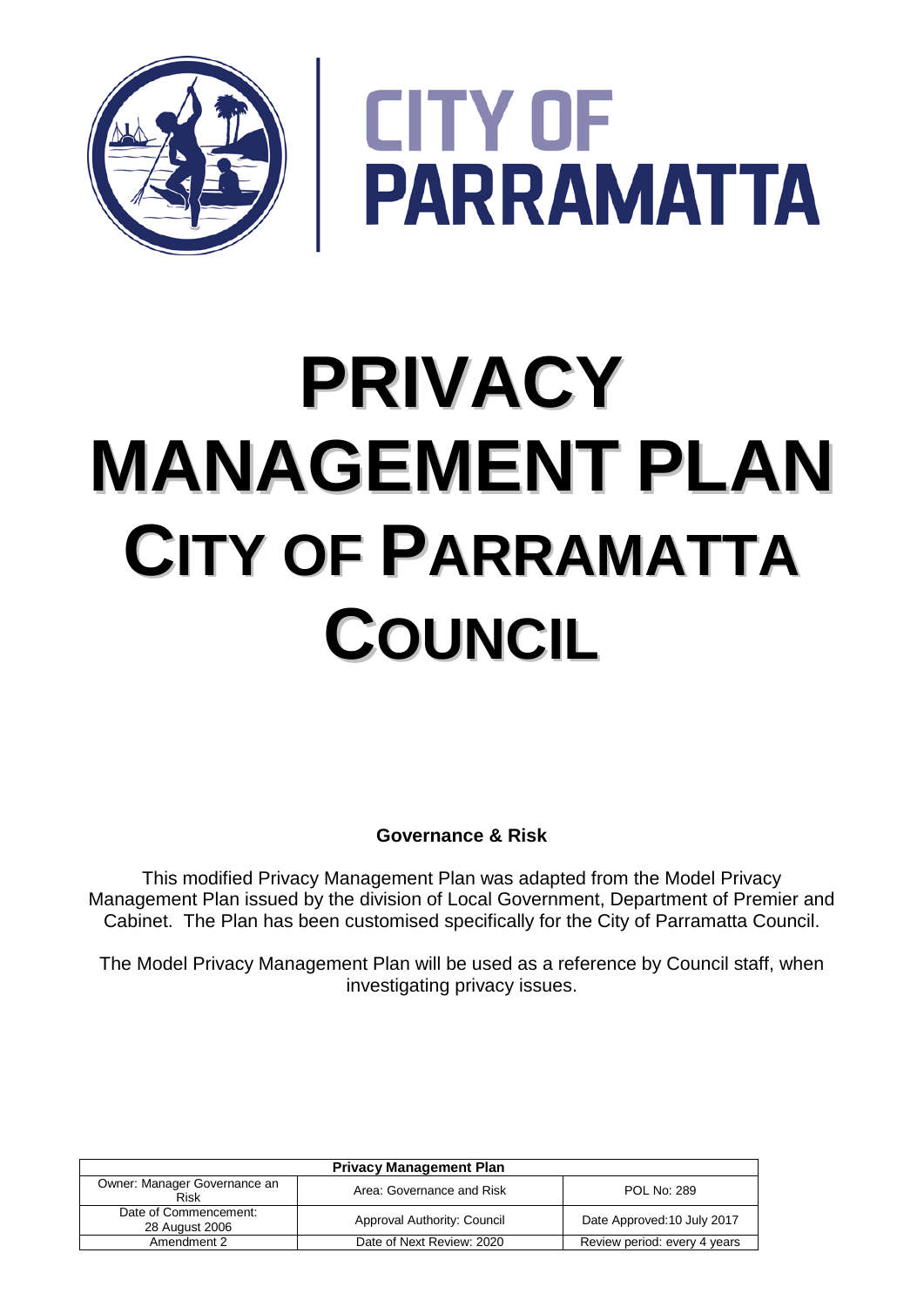## **TABLE OF CONTENTS**

| 1. |                                                                                          |  |
|----|------------------------------------------------------------------------------------------|--|
|    |                                                                                          |  |
|    |                                                                                          |  |
|    |                                                                                          |  |
|    |                                                                                          |  |
|    | Legislation affecting Council's management of personal and health information5           |  |
|    |                                                                                          |  |
|    |                                                                                          |  |
|    | Applications for suppression in relation to general information (not public registers) 8 |  |
|    |                                                                                          |  |
| 2. |                                                                                          |  |
|    |                                                                                          |  |
|    |                                                                                          |  |
|    |                                                                                          |  |
|    |                                                                                          |  |
|    |                                                                                          |  |
|    |                                                                                          |  |
| 3. |                                                                                          |  |
| 4. |                                                                                          |  |
|    |                                                                                          |  |
|    |                                                                                          |  |
|    |                                                                                          |  |
| 5. |                                                                                          |  |
| 6. |                                                                                          |  |
|    |                                                                                          |  |
|    |                                                                                          |  |
| 7. |                                                                                          |  |
|    |                                                                                          |  |
|    |                                                                                          |  |
|    |                                                                                          |  |
|    | Regular review of the collection, storage and use of personal information 30             |  |
|    |                                                                                          |  |
|    |                                                                                          |  |
| 8. | <b>Procedures.</b>                                                                       |  |
|    | Statutory Declaration for Access under Section 57 to Public Register32                   |  |
|    |                                                                                          |  |
|    |                                                                                          |  |
|    |                                                                                          |  |
|    |                                                                                          |  |
|    |                                                                                          |  |
|    |                                                                                          |  |
|    |                                                                                          |  |
| 9. |                                                                                          |  |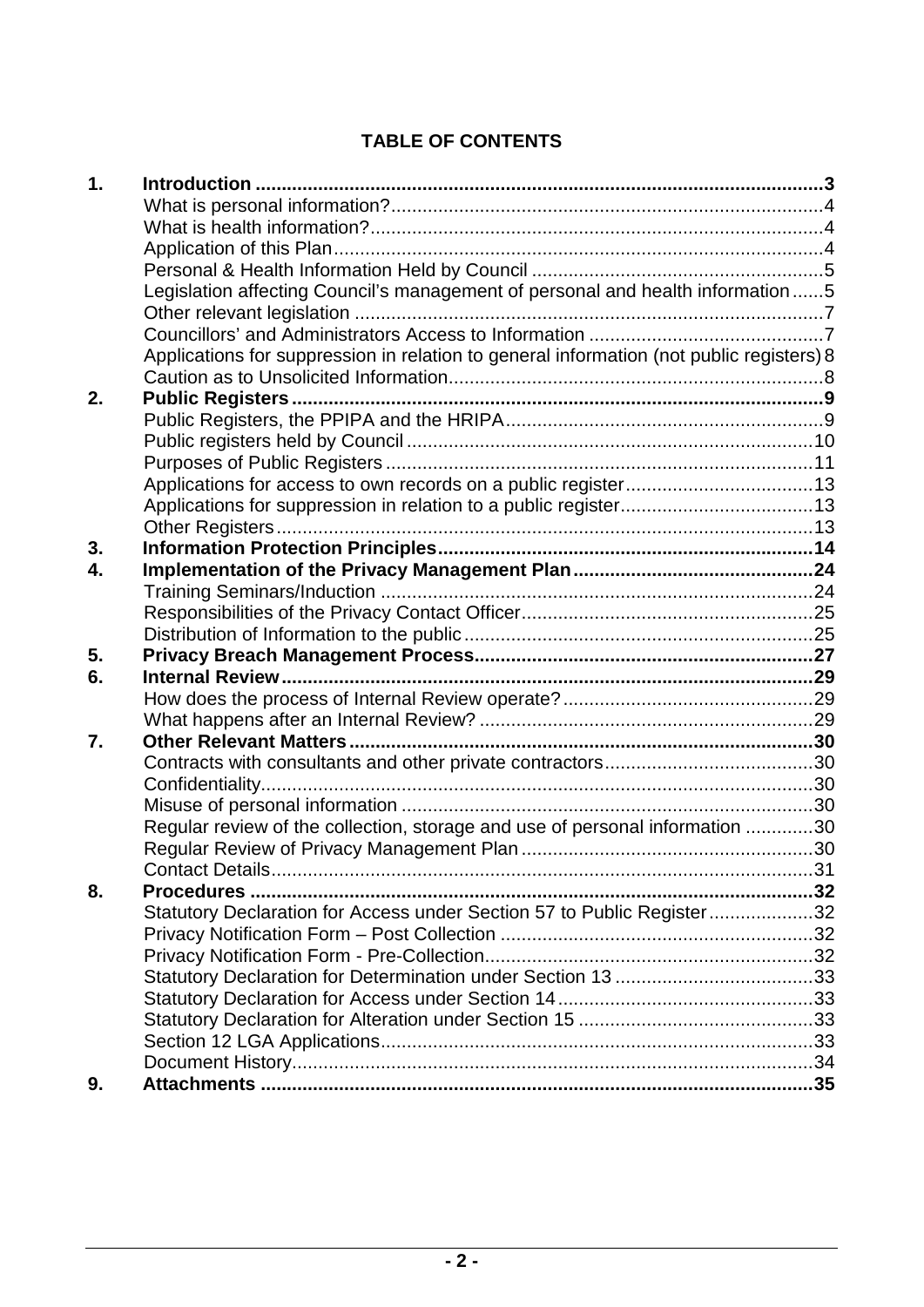# <span id="page-2-0"></span>**1. Introduction**

City of Parramatta Council respects and is committed to protect the privacy of our customers, business contacts and our employees. The purpose of this Privacy Management Plan is to ensure compliance with the Privacy and Personal Information Protection Act (PPIPA) and the Health Records and Information Privacy Act 2002 (HRIPA.)

The requirements of Section 33 of PPIPA include:

- the devising of policies and practices to ensure compliance by the Council with the requirements of PPIPA
- the dissemination of those policies and practices to persons within the Council
- the procedures that the Council proposes for Internal Review of privacy complaints
- such other matters as are considered relevant by the Council in relation to privacy and the protection of personal information held by it.

In order to comply with the requirements of this Act, Council will comply with the statutory Information Protection Principles in relation to its handling of personal and health information. The Privacy Principals are set out at Part 2 Division 1 of the PPIPA Act and can be found at the attached link.

[http://www.austlii.edu.au/au/legis/nsw/consol\\_act/papipa1998464/](http://www.austlii.edu.au/au/legis/nsw/consol_act/papipa1998464/)

Those Principles are modified by the Privacy Code of Practice for Local Government ('the Code') made by the Attorney General.

The Health Privacy Principles are set out at Schedule 1 of the HRIPA Act and can be found at the attached link.

[http://www.austlii.edu.au/au/legis/nsw/consol\\_act/hraipa2002370/](http://www.austlii.edu.au/au/legis/nsw/consol_act/hraipa2002370/)

To date there has been no Health Records and Information Privacy Code of Practice made for Local Government.

The Privacy Code has been developed to enable Local Government to fulfil its statutory duties and functions under the *Local Government Act 1993* ('the LGA') in a manner that seeks to comply with the PPIPA.

This Plan outlines how Council will incorporate the above principles into its everyday functions. This Plan should be read in conjunction with the *Privacy Code of Practice for Local Government*.

This Plan is designed to complement policies and procedures to comply with PPIPA and HRIPA.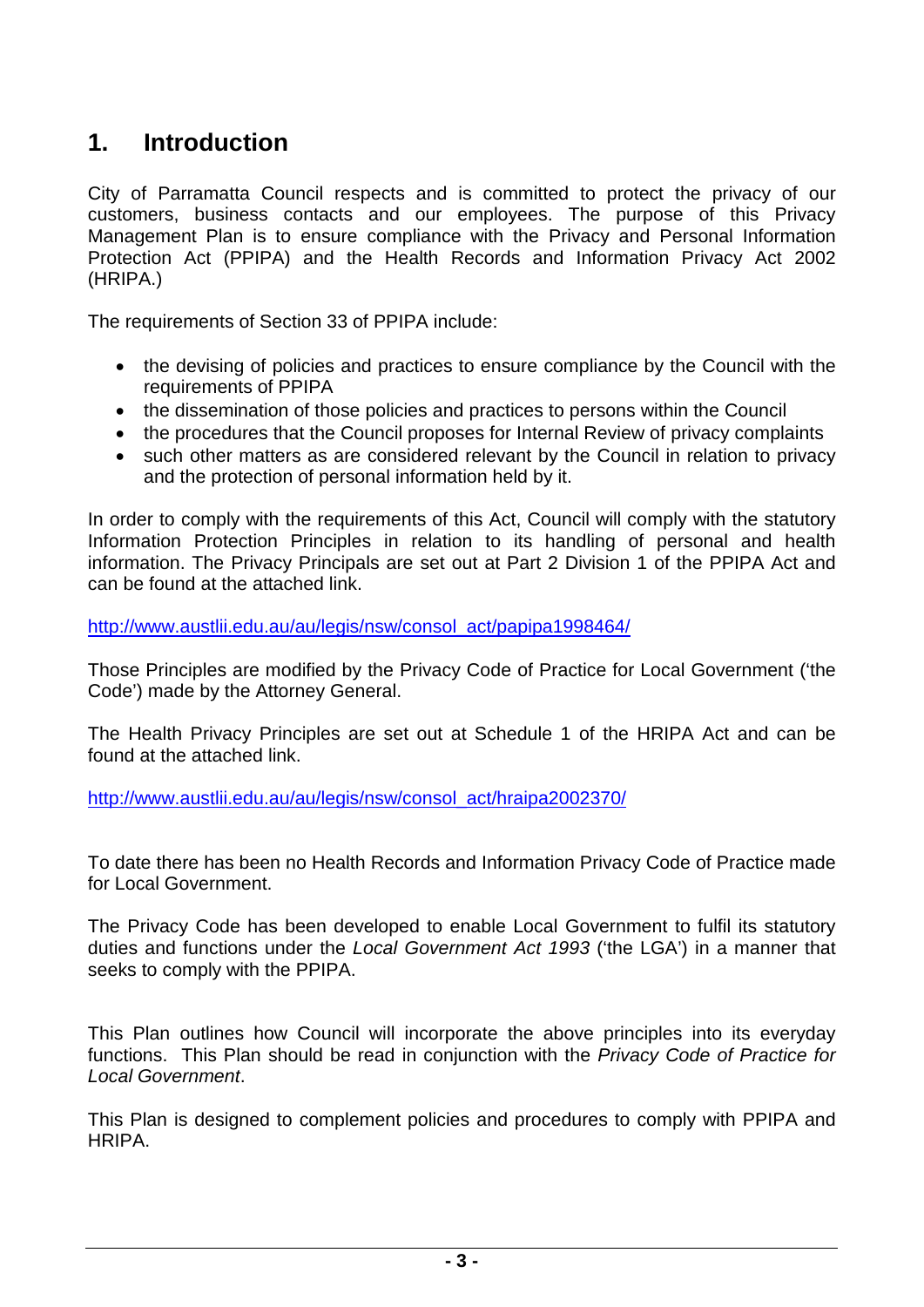Council collects, stores and uses a broad range of information. A significant part of that information is personal or health information. This Plan applies to that part of the Council's information that is personal or health information.

## <span id="page-3-0"></span>*What is personal information?*

"Personal information" is defined in Section 4 of PPIPA as:

*Information or an opinion about an individual whose identity is apparent or can reasonably be ascertained from the information or opinion. This information can be on a database and does not necessarily have to be recorded in a material form.* 

There are some kinds of information that are not personal information. This includes information about a person that is contained in a publicly available publication. Personal information, once it is contained in a publicly available publication, ceases to be covered by PPIPA.

Council considers the following to be publicly available publications:

- advertisements containing personal information in a local, newspaper
- personal information on the Internet
- books or magazines that are printed and distributed broadly to the public
- Council business papers or that part that is available to the public
- Personal information that may be a part of a public display on view to the public

Council's decision to publish in this way must be in accordance with PPIPA.

## <span id="page-3-1"></span>*What is health information?*

"Health information" is defined in the HRIPA as personal information that is information or an opinion about the physical or mental health or a disability (at any time) of an individual, or an individual's express wishes about the future provision of health services to him or her, or a health service provided or to be provided to an individual.

## <span id="page-3-2"></span>*Application of this Plan*

The PPIPA, HRIPA and this Plan apply, wherever practicable, to:

- Councillors
- Council employees
- Consultants and contractors of the Council
- Council owned businesses
- Council committees (including those which may be established under Section 355 of LGA)
- Volunteers of Council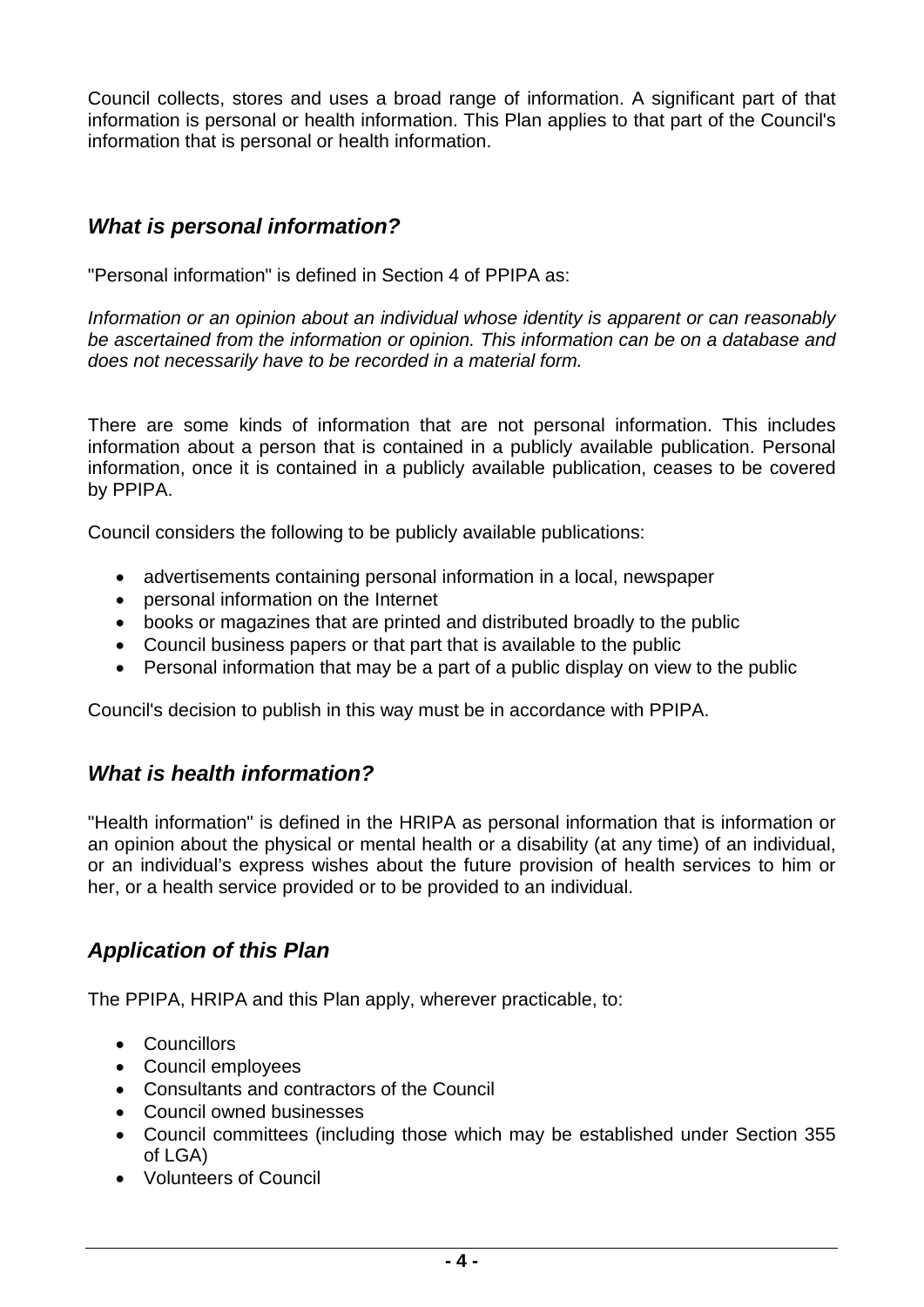Council will ensure that all such parties are made aware that they must comply with PPIPA, HRIPA, the Privacy Code of Practice for Local Government, any other applicable Codes of Practice and this Plan.

## <span id="page-4-0"></span>*Personal & Health Information Held by Council*

The Council holds personal and health information concerning Councillors, such as:

- personal contact information
- complaints and disciplinary matters
- pecuniary interest returns
- entitlements to fees, expenses and facilities
- personal contact information
- leave and payroll data

The Council holds personal and health information concerning its customers, ratepayers and residents, such as:

- Property ownership and rates records
- DA applications and objections
- Applications for parking permits and use of Council facilities
- Community service utilisation
- Library lending records
- Applications for various approvals such as the removal or trimming of trees
- Service requests and/or complaints
- CCTV footage

The Council holds personal and health information concerning its employees, such as:

- recruitment material
- leave and payroll data
- personal contact information
- performance management plans
- disciplinary matters
- pecuniary interest returns and Protected Disclosure investigations
- Pre-employment medical information
- Health information such as medical certificates and Worker's Compensation claims
- Information regarding pre-employment police records checks

#### <span id="page-4-1"></span>*Legislation affecting Council's management of personal and health information*

Council will only collect personal information for a lawful purpose as part of its proper functions. The LGA governs Council's major obligations and functions. Section 22 of the LGA provides other functions under other Acts. Some of those Acts are as follows:

*Community Land Development Act 1989*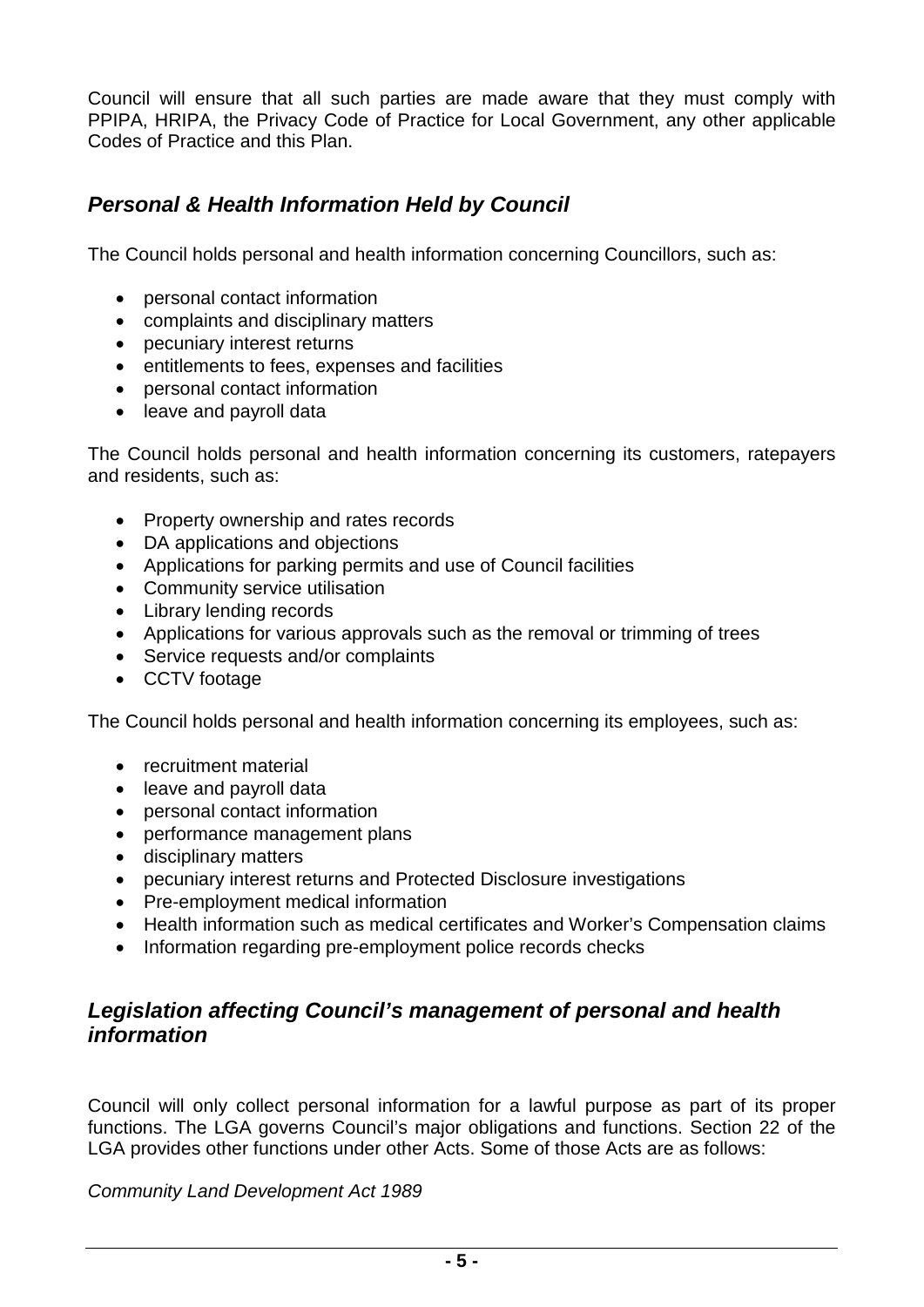*Companion Animals Act 1998 Conveyancing Act 1919 Environmental Planning and Assessment Act 1979 Fire Brigades Act 1989 Fluoridation of Public Water Supplies Act 1957 Food Act 1989 Impounding Act 1993 Library Act 1939 Protection of the Environment Operations Act 1997 Public Health Act 1991 Recreation Vehicles Act 1983 Roads Act 1993 Rural Fires Act 1997 State Emergency Service Act 1989 Strata Schemes (Freehold Development) Act 1973 Strata Schemes (leasehold Development) Act 1986 Swimming Pools Act 1992 Public Health Act 1991*

This list is not exhaustive.

Additionally, the exercise by Council of its functions under the LGA may also be modified by the provisions of other Acts. Some of those Acts follow:

*Coastal Protection Act 1979 Environmental Offences and Penalties Act 1989 Heritage Act 1977 State Emergency and Rescue Management Act 1989 Unclaimed Money Act 1995 Unhealthy Building Land Act 1990* 

The circumstances under which Council may collect information, including personal information, are varied and numerous. Council will not collect any more personal information than is reasonably necessary for it to fulfil its functions.

Anyone engaged by Council as a private contractor or consultant that involves the collection of personal information, must agree to be bound not to collect personal information by any unlawful means. This will include debt recovery actions by or undertaken on behalf of Council by commercial agents.

Council will continue to collect and deliver personal information to and from government departments involved in the normal functions of Council's operation.

Council will use any personal information for a variety of purposes within its departments, as on most occasions the information was collected for 1 main purpose, it may be used for a variety of other purposes. For example. the names and addresses of individual owners of property kept on the Rates & Charges Register are used to notify adjoining owners of proposed development, identify companion animal ownership, evaluate road openings and obstructions, evaluate tree preservation orders, investigate parking controls, evaluate land dedications and laneway status, as well as being the basis of the Rates & Charges Register.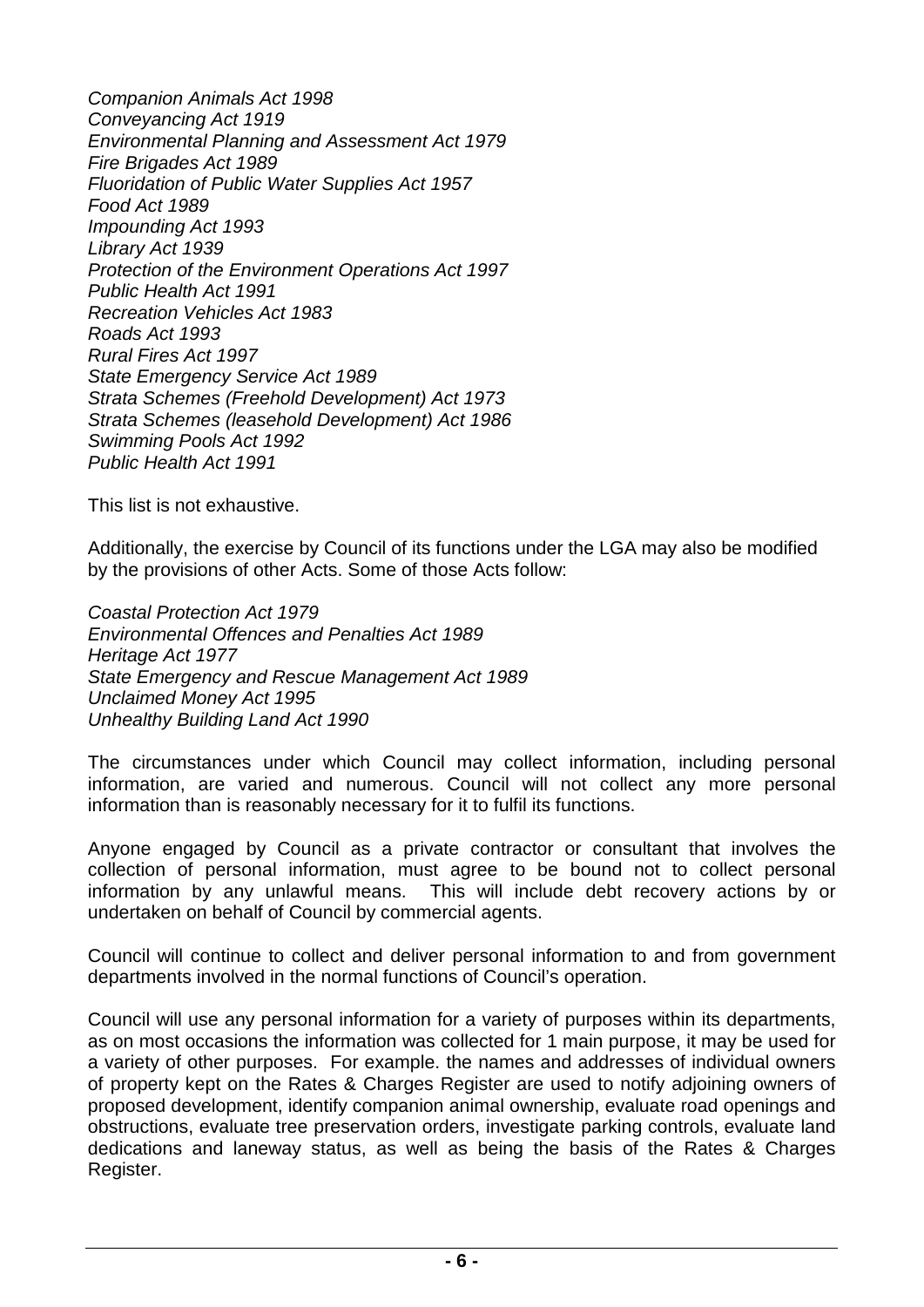#### *Companion Animals Act*

Collection of information under the Companion Animals Act and Council's use of the Companion Animals Register should by guided by the Director General's guidelines, which have been developed with PPIPA in mind.

## <span id="page-6-0"></span>*Other relevant legislation*

Consideration should also be given to the following legislation when considering privacy.

- **Government Information (Public Access) Act 2009 (GIPA Act)** and **Government Information (Public Access) Regulation 2009:** Under this Act and Regulation people can apply for access to information held by the City. This information may include personal or health information.
- **Independent Commission Against Corruption Act 1988**: Under this Act the City must provide information to the Independent Commission Against Corruption about allegations of fraud and corruption that may contain personal information.
- **Public Interest Disclosures Act 1994 (PID Act):** Under the PID Act people working for a NSW public sector agency can make a public interest disclosure to the City. The PID Act requires that information that might identify or tend to identify a person who has made a public interest disclosure should be protected.
- **State Records Act 1998 and State Records Regulation 2010:** This Act and Regulation authorise the State Records Authority to establish policies, standards and codes to ensure that NSW public sector agencies manage their records appropriately.
- **Referrals** to external agencies under other relevant legislation: Under the Ombudsman Act, the Independent Commission Against Corruption Act, and the Crimes Act the City can provide information to the: NSW Ombudsman; Independent Commission Against Corruption; and NSW Police.

## <span id="page-6-1"></span>*Councillors' and Administrators Access to Information*

The Lord Mayor, Councillors or Administrator have a right to access Council information that is reasonably necessary for exercising the functions of their civic office, including those which extend beyond decision making at formal meetings. Any information that is given to a particular Councillor in the pursuit of their civic duties should also be available to any other Councillor who requests it.

When making a request for information the Lord Mayor, Councillors or Administrator are to draft their request carefully and precisely detail the information and/or the nature of the information being sought.

The Government Information (Public Access) Act 2009 ('GIPA Act') promotes openness, accountability and transparency. It is designed to make government agencies, including Councils, more active in providing information to the public. This includes being active in providing information to Councillors and an Administrator.

Council is required to comply with the spirit and intent of the GIPA Act and applicable common law and the Model Code of Conduct, so as to provide open access to Council's documents, other than where the public interest considerations against disclosure outweigh the public interest considerations in favour of disclosure. For example there may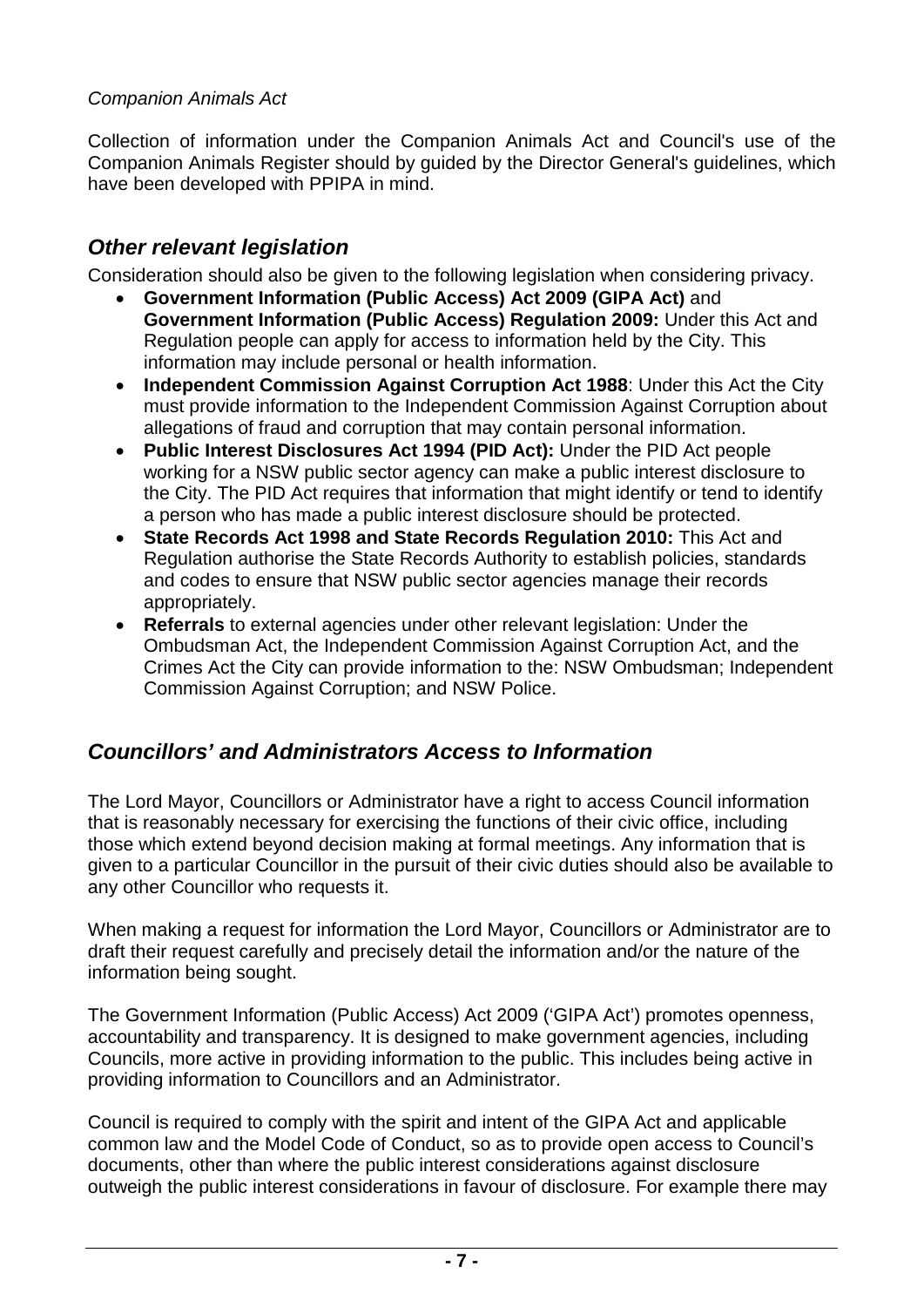be occasions where the release of personal information or information identifying a person would be contrary to the PPIPA. It is expected that the Chief Executive Officer will act in accordance with the relevant law when providing information to Councillors.

## <span id="page-7-0"></span>*Applications for suppression in relation to general information (not public registers)*

Under Section 739 of the LGA a person can make an application to suppress certain material that is available for public inspection in circumstances where the material discloses, or would disclose, the person's place of living if the person considers that the disclosure would place their personal safety or the safety of their family at risk.

Section 739 of the LGA covers all publicly available material other than public registers. As such, it limits disclosure in those circumstances where an application for suppression is successful. An application for suppression must be verified by statutory declaration and meet the requirements of Section 739. When in doubt, Council will err in favour of suppression.

An application for suppression should be made in writing and be addressed to Council's Chief Executive Officer. It must outline the reasons for the request.

## <span id="page-7-1"></span>*Caution as to Unsolicited Information*

Where an individual, a group or committee, not established by Council, gives Council unsolicited personal or health information, then that information should be still treated in accordance with this Plan, the Code and the HRIPA and PPIPA in relation to storage, access, use and disclosure of information. Information is not considered 'collected' by Council under PPIPA or HRIPA if the information is not solicited.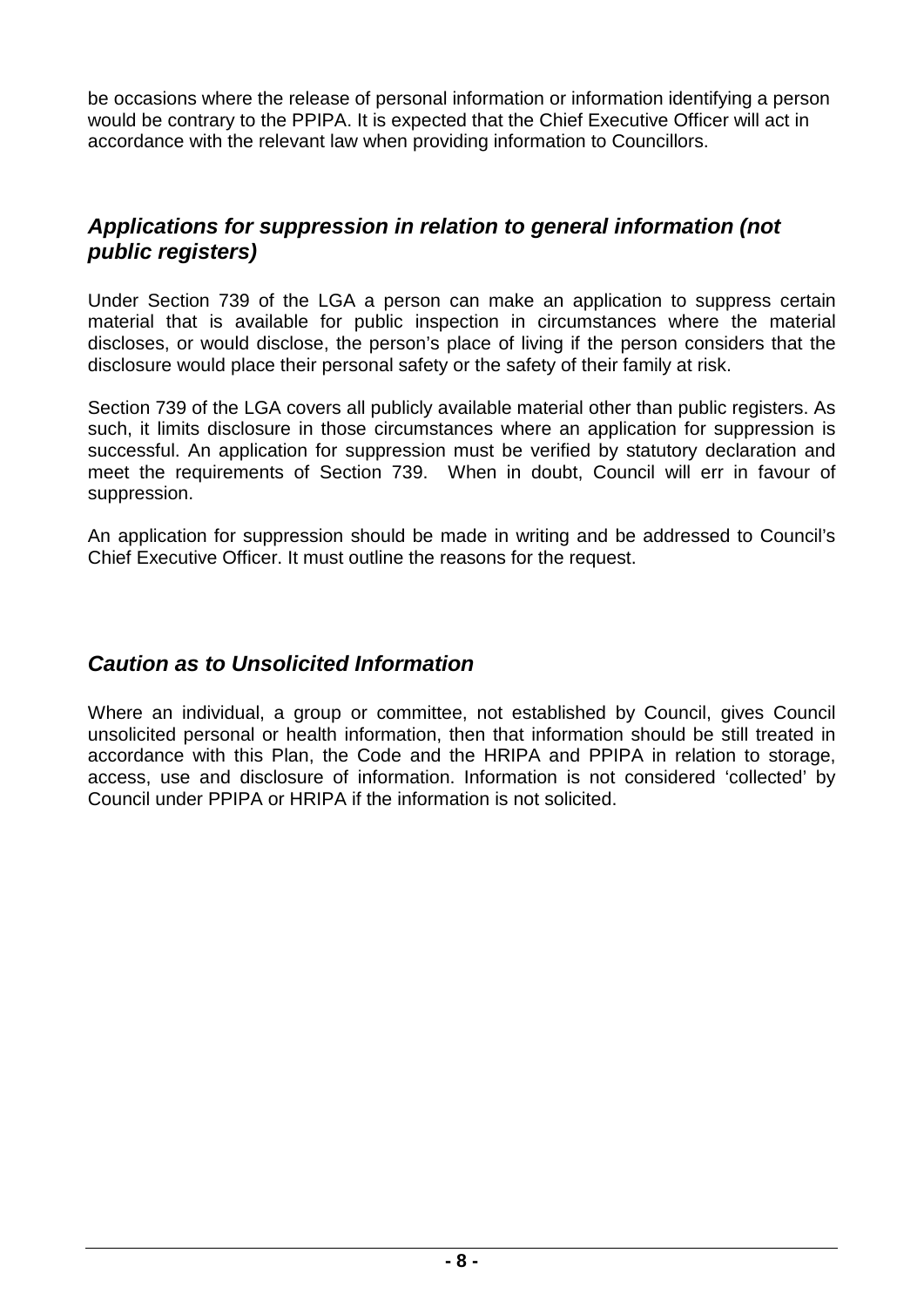# <span id="page-8-0"></span>**2. Public Registers**

Under the PPIPA a public register means a register that is required by law to be, or is made, publicly available or open to public inspection, whether or not on payment of a fee.

A register can be described as an official or formal list recording names, events or transactions.

Not every register of information held by Council will be considered a 'public register'. For example a register held by Council might not be publicly available or it might not contain personal information.

Disclosure in relation to public registers must comply with Part 6 of the PPIPA and the Privacy Code. Personal information cannot be accessed by a person about another person unless the personal information is contained in a public register. Where personal information is contained in a public register, then Part 6 of the PPIPA applies to determine whether access to that information will be given to another person.

Disclosure in relation to all other personal information must comply with the Information Protection Principles and the Privacy Code where it includes personal information that is not published.

Members of the public may enquire only in accordance with the primary purpose of any of these registers. The primary purpose for each of these public registers is set out in this Plan.

## <span id="page-8-1"></span>*Public Registers, the PPIPA and the HRIPA*

A public register generally only confers specific rights or privileges, a benefit, or status which would not otherwise exist. It may be required by law to be made publicly available or open to public inspection, or it is simply made publicly available or open to public inspection (whether or not payment is required.)

Despite the exclusion of 'health information' from the definition of 'personal information' under section 4A of the PPIPA, section 56A of the PPIPA includes 'health information' as 'personal information' on public registers.

Section 57 of the PPIPA requires stringent controls over the disclosure of personal information contained in a public register. It provides broadly that where Council is responsible for keeping a public register, it will not disclose any personal information kept in that register unless Council is satisfied that the information is to be used for a purpose relating to the purpose of the register or the Act under which the register is kept.

Council also needs to consider the Privacy Code of Practice for Local Government which has the effect of modifying the application of Part 6 of the PPIPA ('the 'public register' provisions.)

If the stated purpose of the applicant does not conform with the purpose for which the public register is kept, access will not be given to the information sought.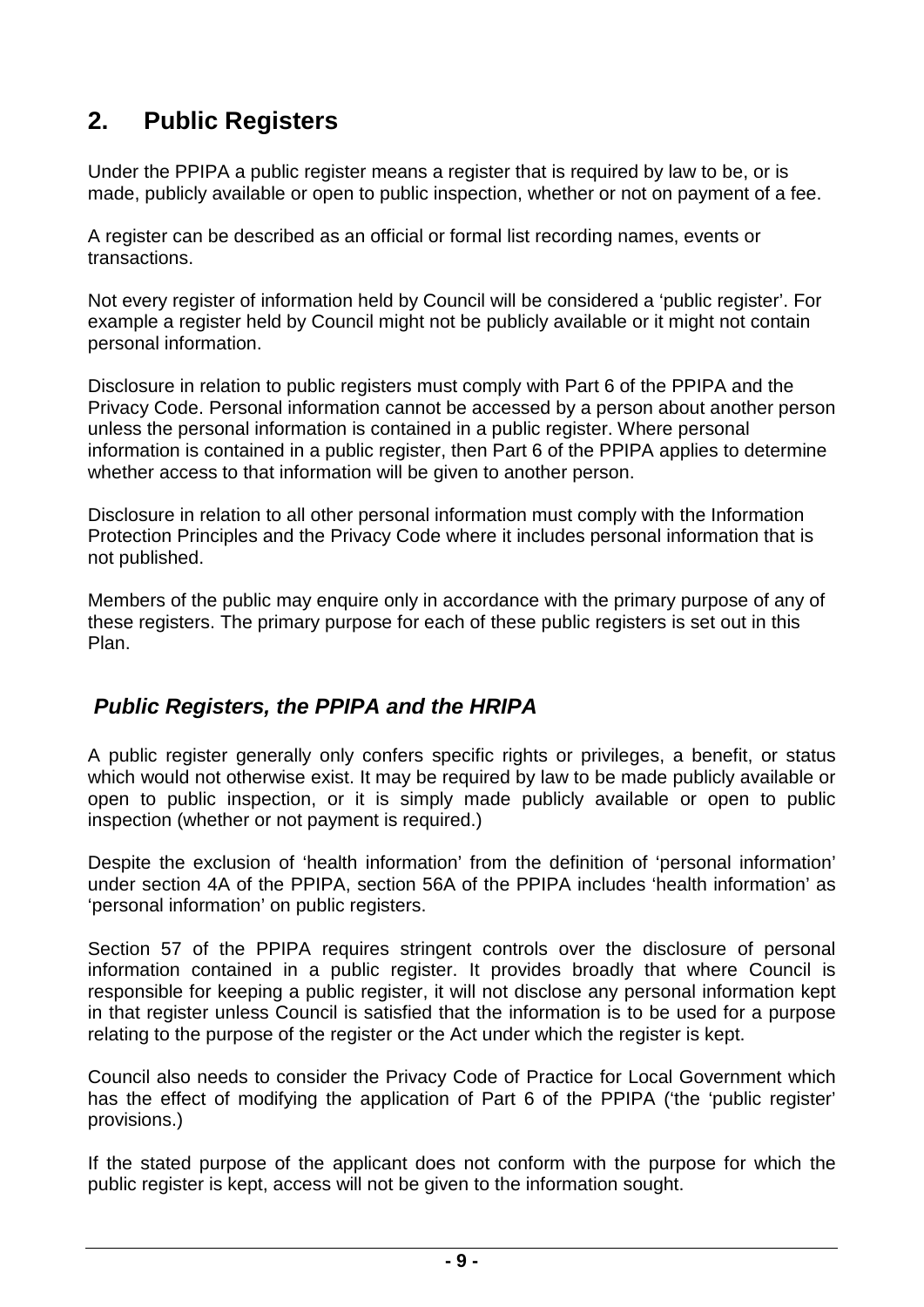Where personal information is contained in a publicly available publication, that information will not be regarded as personal information covered by the PPIPA, or as health information for the purposes of part 6 of the PPIPA.

## <span id="page-9-0"></span>*Public registers held by Council*

Council holds the following public registers under the *Local Government Act*:

Section 53 - Land Register Section 113 - Development Consent Approvals Section 328A – Register of Current Declarations of Disclosures of Political Donations Section 375A – Register of Voting on Planning Matters Section 449 and 450A - Pecuniary Interest Returns Section 602 - Rates & Charges

Council holds the following public registers under the *Environmental Planning and Assessment Act*:

Section 100 – Development Consent Approvals Register Section 149G – Building Certificates Register Clause 121 of the Environmental Planning & Assessment Regulation 2000 – Register of Modification of Development Consent

Council holds the following public register under the *Protection of the Environment (Operations) Act*:

Sections 308 and 309 – Public Register of Licenses Held

Council holds the following pubic registers under the *Government Information (Public Access) Act*:

Section 6(5) - Record of Open Access Information

Section 25 – Disclosure Log of Access Applications

Section 27 – Register of Government Contracts

Council holds the following public register under the *Public Health (Skin Penetration) Regulation 2000*

Register of Skin Penetration Premises

Council holds the following public register under the *Impounding Act*:

Section 30 & 31 – Impounding Register

Members of the public may enquire in accordance with the primary purpose of any of these registers. The primary purpose for each of these public registers is set out in the sections that follow.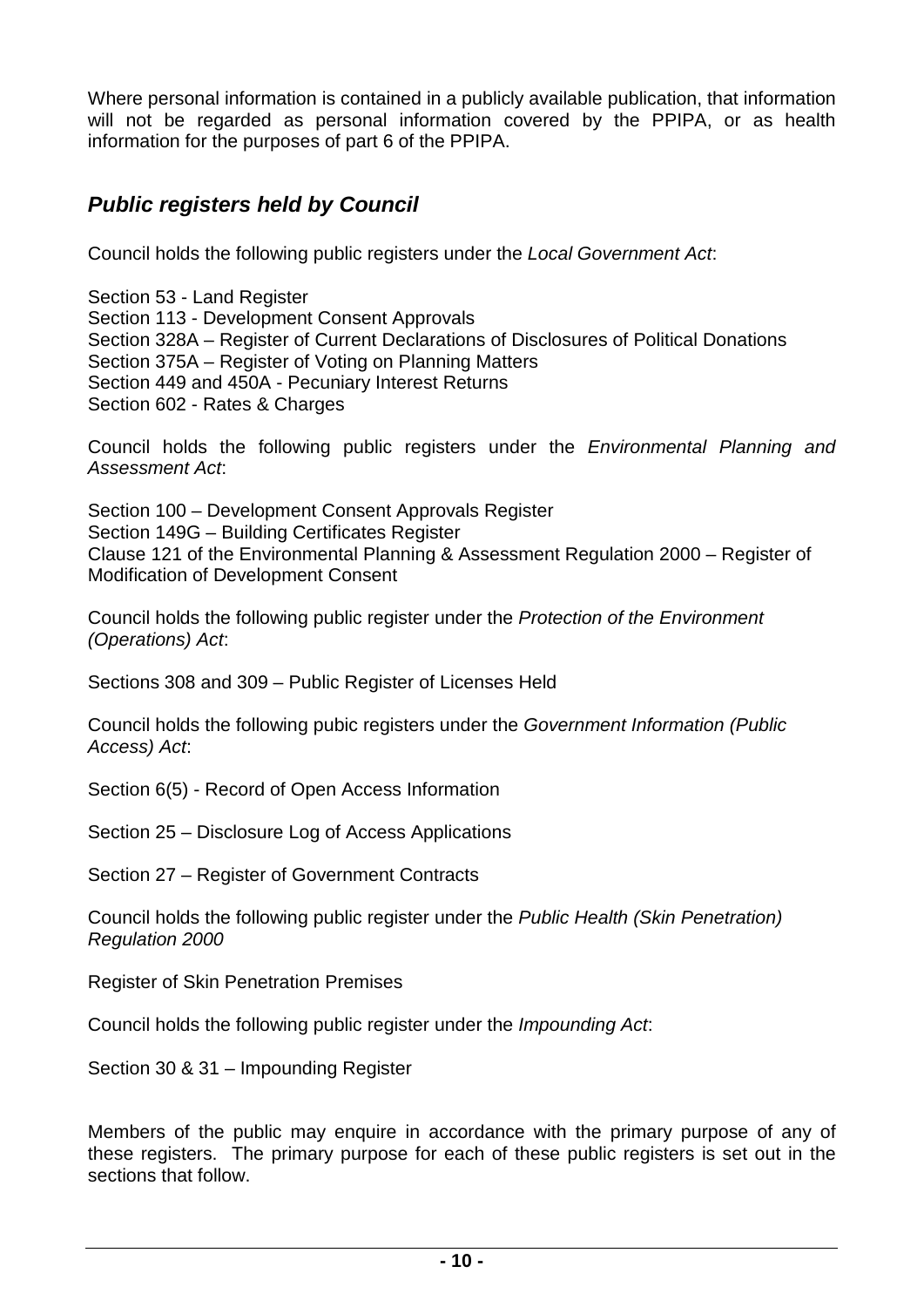# <span id="page-10-0"></span>*Purposes of Public Registers*

| <b>Act/Regulation</b>                                       | <b>Section/Clause</b> |                                                                                            | <b>Primary Purpose</b>                                                                                                                                                                                                                                                                       |
|-------------------------------------------------------------|-----------------------|--------------------------------------------------------------------------------------------|----------------------------------------------------------------------------------------------------------------------------------------------------------------------------------------------------------------------------------------------------------------------------------------------|
| <b>Environmental Planning</b><br>& Assessment Act           | 100                   | Register of consents and<br>approvals                                                      | To identify applications for<br>development consent and other<br>approvals, confirm determinations<br>on appeal, and identify<br>applications for complying<br>development certificates                                                                                                      |
|                                                             | 149G                  | <b>Record of Building Certificates</b>                                                     | To identify all Building Certificates                                                                                                                                                                                                                                                        |
| <b>Environmental Planning</b><br>& Assessment<br>Regulation | 121                   | Register of Modification of<br><b>Development Consent</b>                                  | To identify modifications to<br>development consents under<br>section 96 of the Environmental<br>Planning & Assessment Act                                                                                                                                                                   |
| Government Information<br>(Public Access) Act               | 6(5)                  | Record of Open Access<br>Information                                                       | To make government information<br>that is open access information<br>publicly available unless there is<br>an overriding public interest<br>against disclosure                                                                                                                               |
|                                                             | 25                    | Disclosure Log of Access<br>Applications                                                   | To record details about access<br>applications received by Council<br>where Council has decided to<br>provide access to some or all of<br>the information applied for that it<br>considers may be of interest to<br>other members of the public                                              |
|                                                             | 27                    | <b>Register of Government</b><br>Contracts                                                 | To record information about each<br>government contract Council has<br>entered into that has (or is likely<br>to have) a value of \$150,000 or<br>more                                                                                                                                       |
| Impounding Act                                              | 30 & 31               | Record of Impounding                                                                       | To identify any impounding action<br>undertaken by Council                                                                                                                                                                                                                                   |
| <b>Local Government Act</b>                                 | 53                    | <b>Land Register</b>                                                                       | To identify all land vested in<br>Council or under the control of<br>Council. The secondary purpose<br>includes consideration of public<br>accountability as to the land held<br>by Council. Third party access if,<br>therefore, a secondary purpose                                        |
|                                                             | 113                   | Record of Approvals                                                                        | To identify all approvals granted<br>under the Local Government Act                                                                                                                                                                                                                          |
|                                                             | 328A                  | <b>Register of Current</b><br>Declarations of Disclosures of<br><b>Political Donations</b> | To record current declarations of<br>political donations lodged with the<br>Election Funding Authority by, or<br>on behalf, of Councillors<br>(incuding in their capacity as<br>candidates for election as<br>Councillors)                                                                   |
|                                                             | 375A                  | Register of voting on Planning<br><b>Matters</b>                                           | To record the name of<br>Councillors who supported, and<br>those who opposed (or are taken<br>to have opposed) planning<br>decisions made at Council<br>Meetings. Each decision<br>recorded is to be described in the<br>register in a manner that enables<br>the description to be obtained |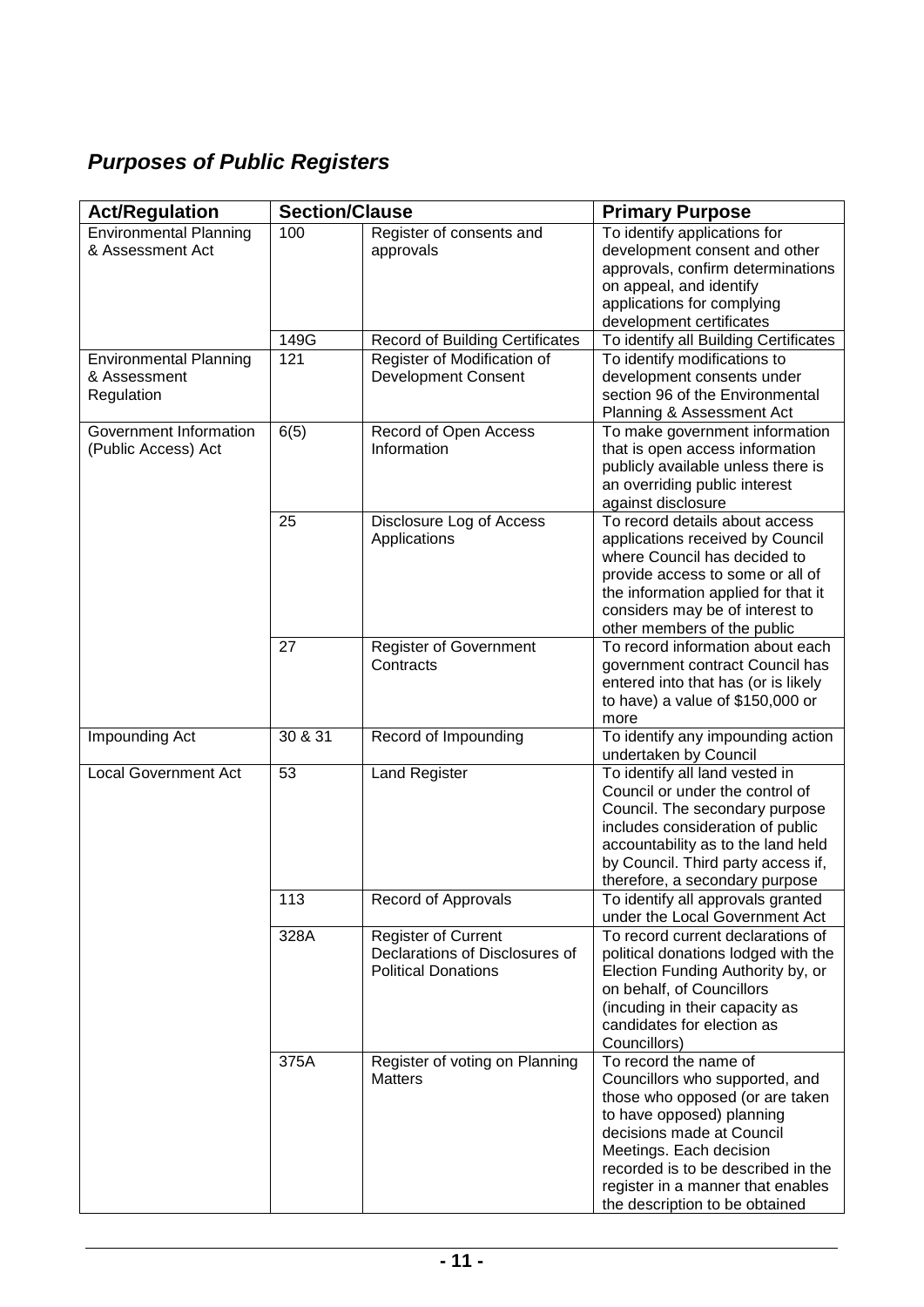|                                                           |               |                                          | from another publicly available<br>document, and is to include the<br>information required by the<br>regulations                                                                                                                                                                                               |
|-----------------------------------------------------------|---------------|------------------------------------------|----------------------------------------------------------------------------------------------------------------------------------------------------------------------------------------------------------------------------------------------------------------------------------------------------------------|
|                                                           | 449 &<br>450A | Register of Pecuniary Interests          | To determine whether or not a<br>Councillor, a member of a<br>Committee or a designated<br>person has a pecuniary interest in<br>any matter with which Council is<br>likely to be concerned. There is a<br>corresponding public<br>accountability purpose, and third<br>party access is a secondary<br>purpose |
|                                                           | 602           | Rates & Charges                          | The primary purpose is to record<br>the value of a parcel of land and<br>record rate liability in respect of<br>that land. The secondary purpose<br>includes recording the owner or<br>lessee of each parcel of land.                                                                                          |
|                                                           |               | <b>Register of Delegations</b>           | To identify any and all activities<br>delegated by Council or the<br>General Manager and the staff<br>member to whom they have been<br>delegated                                                                                                                                                               |
| Protection of the<br><b>Environment Operations</b><br>Act | 308 & 309     | Public Register of Licenses<br>Held      | To identify all licenses granted<br>under the Protection of the<br><b>Environment Operations Act</b>                                                                                                                                                                                                           |
| Public Health (Skin<br>Penetration) Regulation<br>2000    |               | Register of Skin Penetration<br>Premises | To identify premises used for the<br>purpose of skin penetration                                                                                                                                                                                                                                               |

#### Secondary purpose of all Public Registers

Due to the general emphasis (to be found in the LGA and elsewhere) on local government processes and information being open and accountable, it is considered that a secondary purpose for which all public registers are held by Council includes the provision of access to members of the public. Therefore disclosure of specific records from public registers would normally be considered to be allowable under Section 57 PPIPA.

However, requests for access, copying or the sale of the whole or a substantial part of a Public Register held by Council will not necessarily fit within this purpose. Council should be guided by the Privacy Code of Practice for Local Government in this respect. Where Council officers have doubt as to the intended use of the information, an applicant may be requested to provide a statutory declaration so that Council may satisfy itself as to the intended use of the information.

Council will make its assessment as to the minimum amount of personal information that is required to be disclosed with regard to any request.

#### Other Purposes

Persons or organisations who apply to Council to have access to the information contained in any public register for a purpose not related to the purpose of the register, may be given access at the discretion of Council but only in accordance with the Privacy Code of Practice for Local Government concerning Public Registers.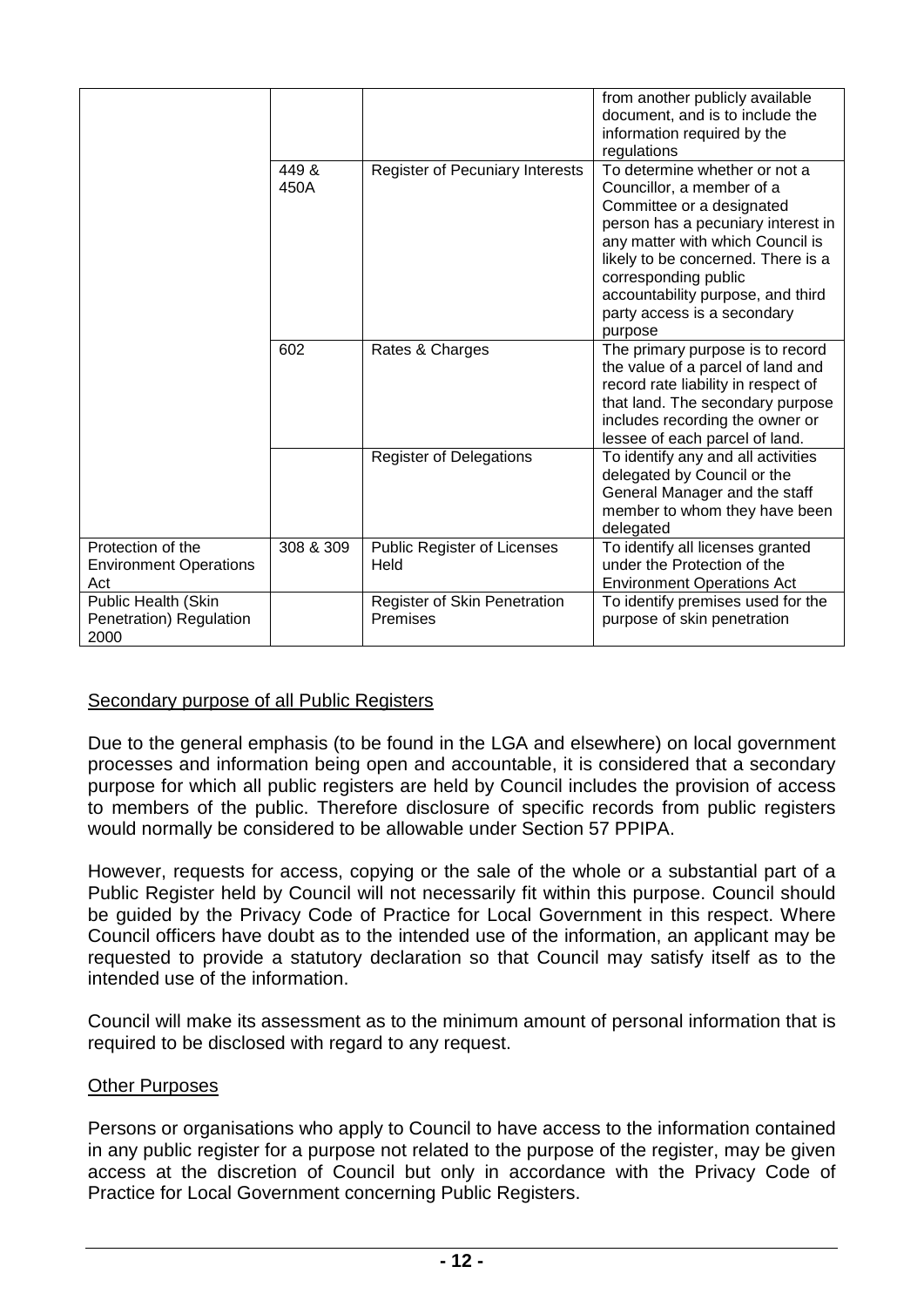## <span id="page-12-0"></span>*Applications for access to own records on a public register*

A person wishing to have access to a public register to confirm their own details needs proof of identity, before having access to their own personal information.

#### <span id="page-12-1"></span>*Applications for suppression in relation to a public register*

An application for suppression in relation to a public register will be dealt with under PPIPA, rather than Section 73 LGA.

A person about whom personal information is contained in a public register, may request Council under Section 58 PPIPA to have the information removed from, or not placed on the register.

If Council is satisfied that the safety or well-being of any person would be affected by not suppressing the personal information as requested, Council will suppress the information in accordance with the request u less Council is of the opinion that the public interest in maintaining public access to the information outweighs any individual interest in suppressing the information, in accordance with Section 58(2) PPIPA. When in doubt, Council will move in favour of suppression.

Any information that is removed from, or not placed on, that aspect of a public register to be made public may be kept on the register for other purposes. That is, the information may still be used for council functions, but it cannot be disclosed to other parties.

An application for suppression should be made in writing addressed to the General Manager and must outline the reasons for the request. The Council may require supporting documentation where appropriate.

## <span id="page-12-2"></span>*Other Registers*

Council may have other registers that are not public registers. The Principles, this Plan, any applicable Code and the Act apply to those registers or databases.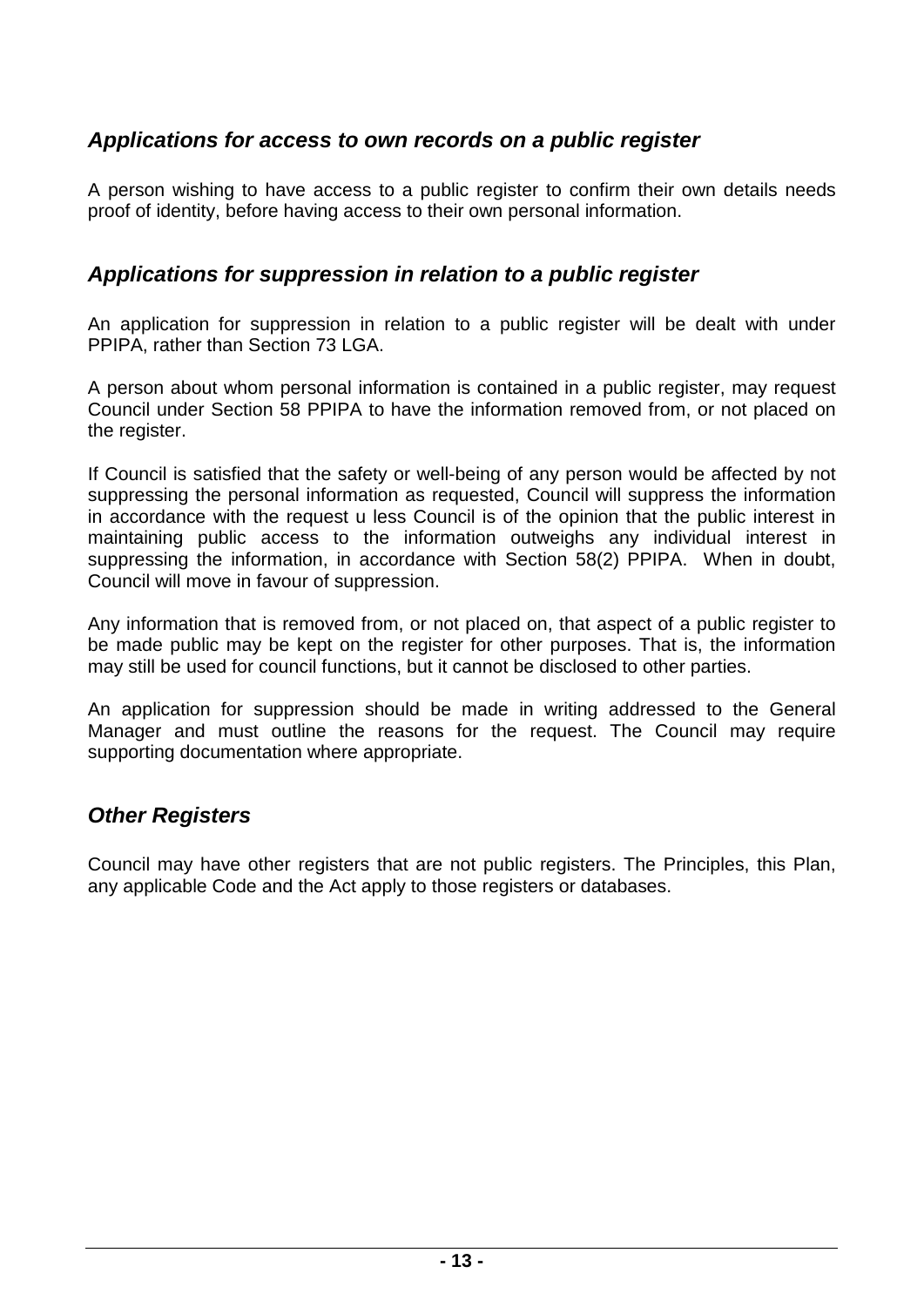# <span id="page-13-0"></span>**3. Information Protection Principles**

The following table sets out the Privacy Principles contained in the PPIPA and any modifications to these Principles, including those permitted by the Privacy Code of Practice for Local Government. The principles lay down the basic rules of what an organisation must do when it collects, stores, uses and discloses personal information.

|                | <b>Privacy and Personal Information</b><br><b>Protection Act 1998</b>                                                                                                            | <b>Modifications and other permitted uses</b>                                                                                                                                                                                                                                                                                                                                                                                                                                                                                                                                                                                                                                                                                                                                                                                                                                                                                                               |
|----------------|----------------------------------------------------------------------------------------------------------------------------------------------------------------------------------|-------------------------------------------------------------------------------------------------------------------------------------------------------------------------------------------------------------------------------------------------------------------------------------------------------------------------------------------------------------------------------------------------------------------------------------------------------------------------------------------------------------------------------------------------------------------------------------------------------------------------------------------------------------------------------------------------------------------------------------------------------------------------------------------------------------------------------------------------------------------------------------------------------------------------------------------------------------|
|                |                                                                                                                                                                                  | <b>Collection</b>                                                                                                                                                                                                                                                                                                                                                                                                                                                                                                                                                                                                                                                                                                                                                                                                                                                                                                                                           |
| $\mathbf{1}$   | Lawful - Personal information must<br>be collected for a lawful purpose that<br>is directly related to Council's<br>functions or activities and be<br>necessary for that purpose |                                                                                                                                                                                                                                                                                                                                                                                                                                                                                                                                                                                                                                                                                                                                                                                                                                                                                                                                                             |
| $\overline{2}$ | <b>Direct - Personal information must be</b><br>collected directly from the individual<br>unless the person consents otherwise                                                   | The Code makes provision for Council to<br>depart from this principle where indirect<br>collection<br>of<br>personal<br>information<br>is<br>reasonably necessary when<br>an award,<br>prize, benefit or similar form of personal<br>recognition is intended to be conferred upon<br>the person to whom the information relates.<br>Principle 2 is modified by the Investigative<br>Code of Practice to permit indirect collection<br>where a direct collection is reasonably likely<br>to detrimentally affect Council's conduct of<br>any lawful investigation. Section<br>23(2)<br>permits<br><b>PPIPA</b><br>non-compliance<br>with<br>Principle 2 if the information concerned is<br>collected in connection with proceedings<br>(whether or not actually commenced) before<br>any court or tribunal.<br>Section 24(4) PPIPA permits non-<br>compliance with Principle 2 if:<br>(i)<br>investigating a complaint that<br>could be referred or made to, |
|                |                                                                                                                                                                                  | or has been referred from or<br>made<br>investigative<br>by,<br>an<br>agency<br>(ii)<br>compliance<br>might<br>if<br>detrimentally affect (or prevent<br>the exercise of) the Council's<br>complaint<br>handling<br>or<br>investigative functions.                                                                                                                                                                                                                                                                                                                                                                                                                                                                                                                                                                                                                                                                                                          |
|                |                                                                                                                                                                                  | Section<br>26(1)<br><b>PPIPA</b><br>permits<br>non-<br>compliance with Principle 2 if compliance<br>would<br>interests<br>prejudice<br>the<br>of<br>the                                                                                                                                                                                                                                                                                                                                                                                                                                                                                                                                                                                                                                                                                                                                                                                                     |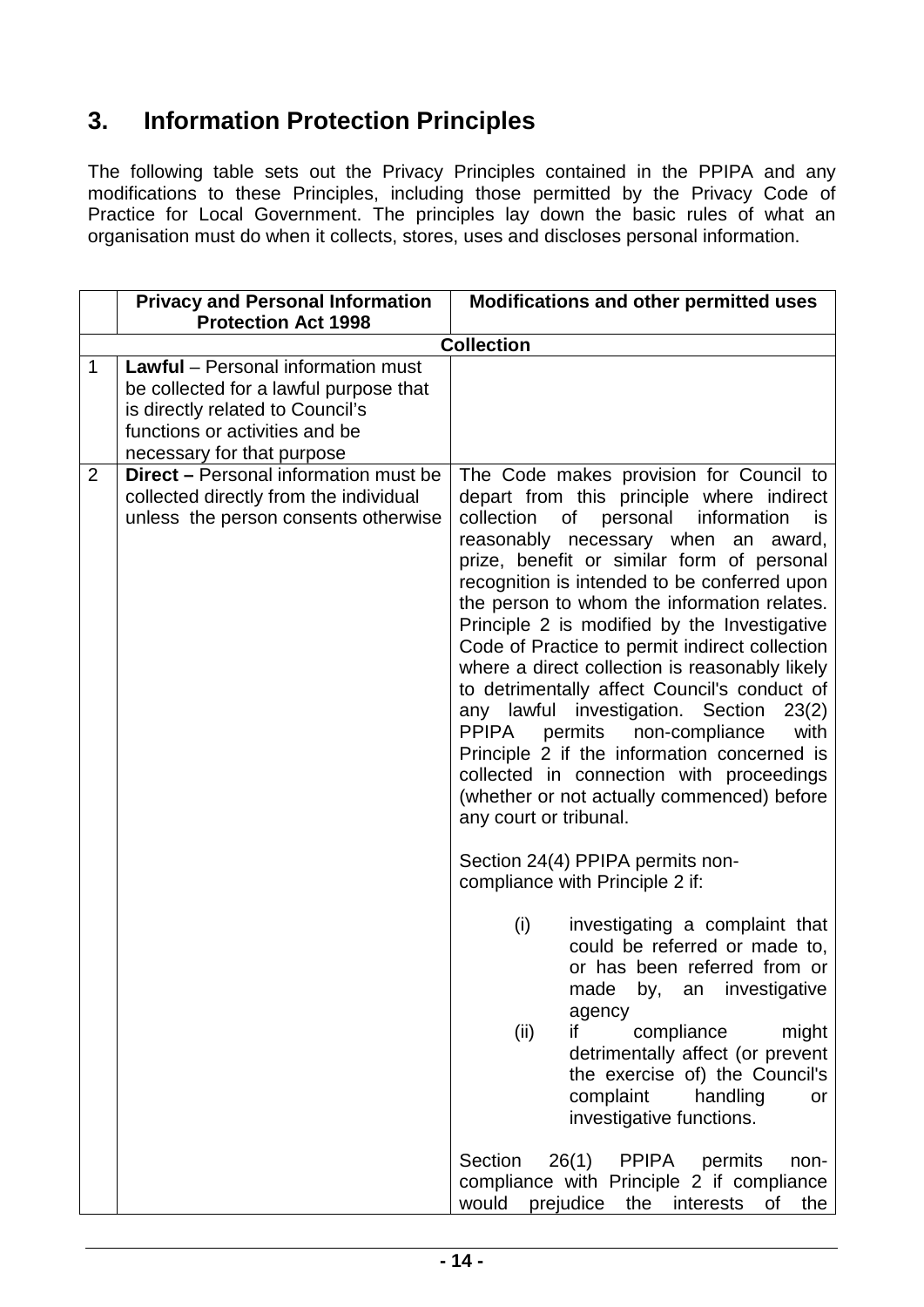|   |                                                                                                                                                                                                                                                                  | individual concerned.                                                                                                                                                                                                                                                                                                                                                                                                                                                                                                                                                                                                                                                                                                                                                 |
|---|------------------------------------------------------------------------------------------------------------------------------------------------------------------------------------------------------------------------------------------------------------------|-----------------------------------------------------------------------------------------------------------------------------------------------------------------------------------------------------------------------------------------------------------------------------------------------------------------------------------------------------------------------------------------------------------------------------------------------------------------------------------------------------------------------------------------------------------------------------------------------------------------------------------------------------------------------------------------------------------------------------------------------------------------------|
| 3 | <b>Open</b> $-$ an individual must be<br>informed that the personal information<br>is being collected and who will be<br>storing and using it. Council should<br>also inform the person how they can<br>view and correct the information.                        | The Code makes provision for Council to<br>depart from this principle where personal<br>information is collected about an individual<br>for the purpose of conferring upon that<br>person, an award, prize, benefit or similar<br>form of personal recognition without prior or<br>subsequent notification. Principle 2<br>is<br>modified by the Investigative Code of<br>Practice to permit indirect collection where a<br>direct collection is reasonably likely to<br>detrimentally affect Council's conduct of any<br>lawful investigation. Section 23(2) PPIPA<br>permits non-compliance with Principle 2 if<br>the information concerned is collected in<br>connection with proceedings (whether or not<br>actually commenced) before any court or<br>tribunal. |
|   |                                                                                                                                                                                                                                                                  | Section 24(4) PPIPA permits non-<br>compliance with Principle 2 if:                                                                                                                                                                                                                                                                                                                                                                                                                                                                                                                                                                                                                                                                                                   |
|   |                                                                                                                                                                                                                                                                  | (i)<br>investigating a complaint that<br>could be referred or made to,<br>or has been referred from or<br>an investigative<br>made<br>by,<br>agency<br>compliance<br>if<br>might<br>(ii)<br>detrimentally affect (or prevent<br>the exercise of) the Council's<br>complaint<br>handling<br>or<br>investigative functions.                                                                                                                                                                                                                                                                                                                                                                                                                                             |
|   |                                                                                                                                                                                                                                                                  | 26(1) PPIPA permits<br>Section<br>non-<br>compliance with Principle 2 if compliance<br>would prejudice the interests<br>the<br>0f<br>individual concerned.                                                                                                                                                                                                                                                                                                                                                                                                                                                                                                                                                                                                            |
|   |                                                                                                                                                                                                                                                                  | 26(2) PPIPA<br>Section<br>permits<br>non-<br>compliance where the person expressly<br>consents to such non-compliance.                                                                                                                                                                                                                                                                                                                                                                                                                                                                                                                                                                                                                                                |
| 4 | <b>Relevant - Personal information must</b><br>be relevant, accurate, up-to-date and<br>not excessive                                                                                                                                                            |                                                                                                                                                                                                                                                                                                                                                                                                                                                                                                                                                                                                                                                                                                                                                                       |
|   |                                                                                                                                                                                                                                                                  | <b>Storage</b>                                                                                                                                                                                                                                                                                                                                                                                                                                                                                                                                                                                                                                                                                                                                                        |
| 5 | <b>Secure</b> – Personal information must<br>be stored securely, not kept any<br>longer than as required by the<br><b>General Retention and Disposal</b><br>Authority for Local Government issued<br>by the State Records Authority of<br>NSW and be disposed of |                                                                                                                                                                                                                                                                                                                                                                                                                                                                                                                                                                                                                                                                                                                                                                       |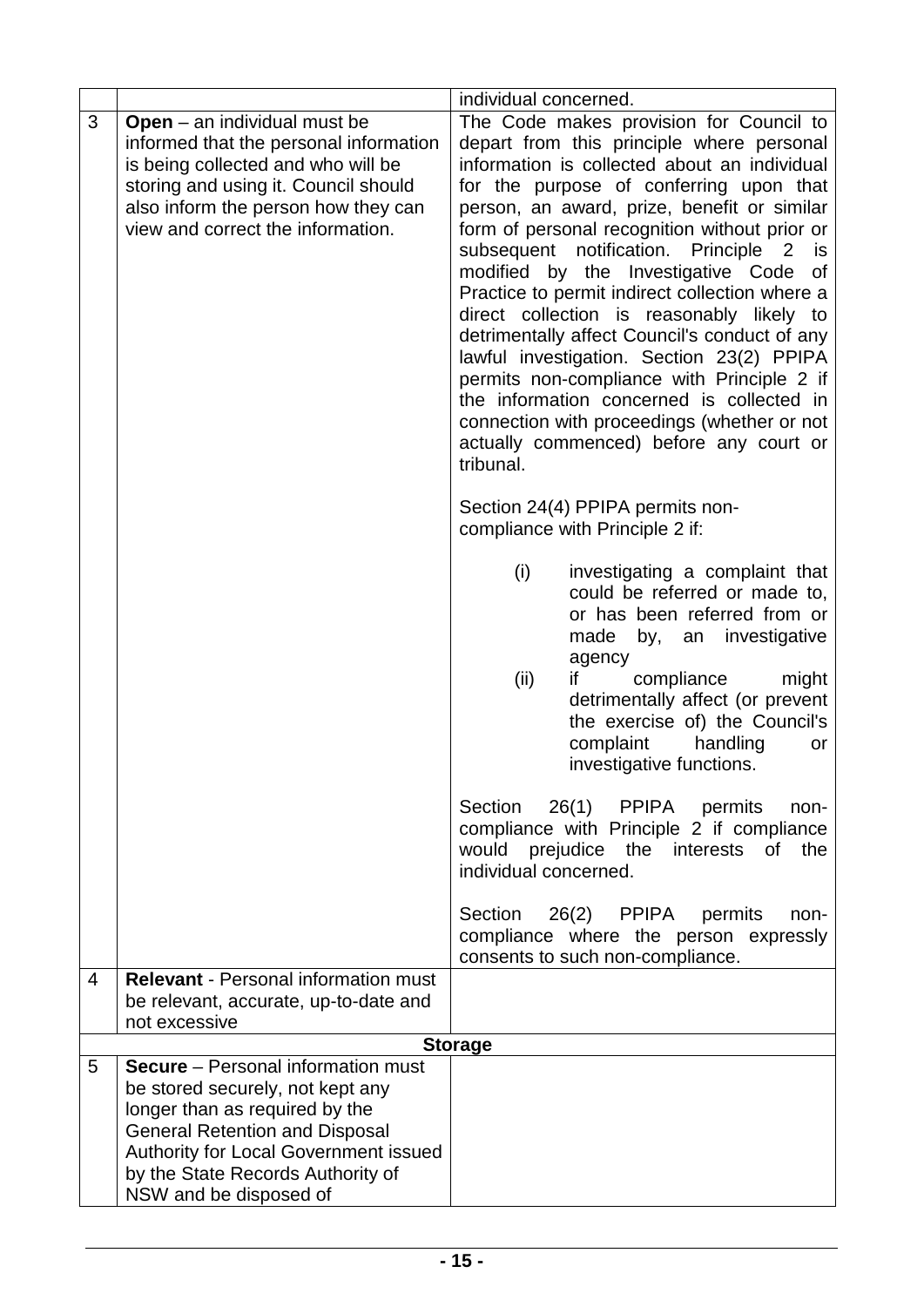|                     | appropriately. It should be protected<br>from unauthorised access, use of                                                                                                                                                                                                  |                                                                                                                                                                                                                                                                                                                                                                                                                                                                                                                                                                                                                                                                                                                                                                                                                                                                                       |
|---------------------|----------------------------------------------------------------------------------------------------------------------------------------------------------------------------------------------------------------------------------------------------------------------------|---------------------------------------------------------------------------------------------------------------------------------------------------------------------------------------------------------------------------------------------------------------------------------------------------------------------------------------------------------------------------------------------------------------------------------------------------------------------------------------------------------------------------------------------------------------------------------------------------------------------------------------------------------------------------------------------------------------------------------------------------------------------------------------------------------------------------------------------------------------------------------------|
|                     | disclosure.                                                                                                                                                                                                                                                                |                                                                                                                                                                                                                                                                                                                                                                                                                                                                                                                                                                                                                                                                                                                                                                                                                                                                                       |
|                     |                                                                                                                                                                                                                                                                            | <b>Access and Accuracy</b>                                                                                                                                                                                                                                                                                                                                                                                                                                                                                                                                                                                                                                                                                                                                                                                                                                                            |
| 6<br>$\overline{7}$ | Transparent - Enough detail must be<br>given about what personal information<br>is stored, why it is stored, and what<br>rights an individual has to access it<br><b>Accessible</b> – An individual must be                                                                | People wishing to exercise their right of                                                                                                                                                                                                                                                                                                                                                                                                                                                                                                                                                                                                                                                                                                                                                                                                                                             |
|                     | allowed access to their personal<br>without unreasonable delay or<br>expense                                                                                                                                                                                               | access to their own personal information<br>should apply in writing or direct their<br>inquiries to the Chief Executive Officer, who<br>will make a determination (Attachment 5).<br>Members of staff wishing to exercise their<br>right of access to their personal information<br>should apply in writing on the attached form<br>or direct their inquiries to the Governance<br>Coordinator,<br>who will<br>deal<br>with<br>the<br>application.                                                                                                                                                                                                                                                                                                                                                                                                                                    |
| 8                   | <b>Correct</b> – An individual must be<br>allowed to update, correct or amend<br>their personal information where<br>requested                                                                                                                                             | Where information is requested to<br>be<br>amended, the individual to whom<br>the<br>information relates must make a request by<br>way of statutory declaration. That request<br>should be accompanied by appropriate<br>evidence sufficient to satisfy the Council that<br>the proposed amendment is factually correct<br>and appropriate. The Council may require<br>further documentary evidence to support<br>certain amendments. Council will not charge<br>to process an application to amend a record.<br>Council's application form for alteration<br>under Principle 8 is Attachment 6.<br>personal information is amended<br>lf<br>in.<br>accordance with this Section, the individual<br>to whom the information relates is entitled, if<br>it is reasonably practicable, to have the<br>recipients of that information notified of the<br>amendments made by the Council. |
|                     |                                                                                                                                                                                                                                                                            | <b>Use</b>                                                                                                                                                                                                                                                                                                                                                                                                                                                                                                                                                                                                                                                                                                                                                                                                                                                                            |
| 9                   | <b>Accurate</b> – Council must ensure that<br>personal information is accurate prior<br>to use                                                                                                                                                                             |                                                                                                                                                                                                                                                                                                                                                                                                                                                                                                                                                                                                                                                                                                                                                                                                                                                                                       |
| 10                  | Limited - Council may only use<br>personal information for the purpose<br>for which it was collected, for a<br>directly related purpose, or for a<br>purpose for which the individual has<br>given consent. It may also be used<br>without consent in order to deal with a |                                                                                                                                                                                                                                                                                                                                                                                                                                                                                                                                                                                                                                                                                                                                                                                                                                                                                       |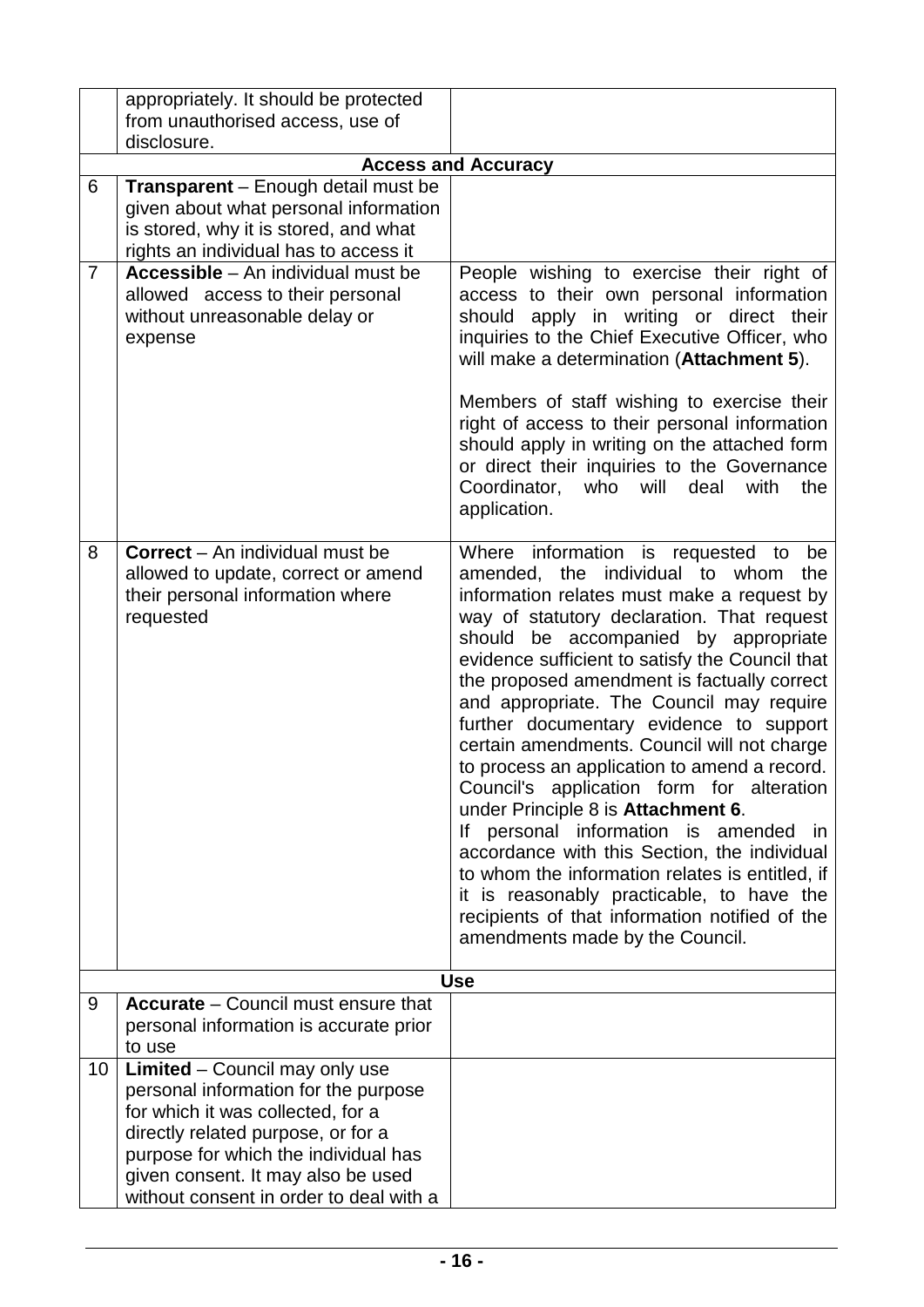| serious and imminent threat to any                                                                                                                                                                                                                                                                                                               |                                                                                                                                                                                                                                                                                                                                                                                                                                                                                                                                                                                                                                                                                                                                                                                                                                                                                                                                                                                                                                                                                                                                                                                                        |
|--------------------------------------------------------------------------------------------------------------------------------------------------------------------------------------------------------------------------------------------------------------------------------------------------------------------------------------------------|--------------------------------------------------------------------------------------------------------------------------------------------------------------------------------------------------------------------------------------------------------------------------------------------------------------------------------------------------------------------------------------------------------------------------------------------------------------------------------------------------------------------------------------------------------------------------------------------------------------------------------------------------------------------------------------------------------------------------------------------------------------------------------------------------------------------------------------------------------------------------------------------------------------------------------------------------------------------------------------------------------------------------------------------------------------------------------------------------------------------------------------------------------------------------------------------------------|
| person's life, health or safety.                                                                                                                                                                                                                                                                                                                 |                                                                                                                                                                                                                                                                                                                                                                                                                                                                                                                                                                                                                                                                                                                                                                                                                                                                                                                                                                                                                                                                                                                                                                                                        |
|                                                                                                                                                                                                                                                                                                                                                  | <b>Disclosure</b>                                                                                                                                                                                                                                                                                                                                                                                                                                                                                                                                                                                                                                                                                                                                                                                                                                                                                                                                                                                                                                                                                                                                                                                      |
| <b>Restricted</b> – Council may only<br>11<br>dislcose personal information with the<br>individual's consent or if the individual<br>was told at the time of collection that it<br>would do so. The agency may also<br>disclose information if it is for a related<br>purpose and it considers that the<br>individual would not object. Personal | The Code makes provision for council to<br>depart<br>from<br>this<br>principle<br>in<br>the<br>circumstances described below:<br>Council may disclose personal information<br>to public sector agencies or public utilities<br>on condition that:                                                                                                                                                                                                                                                                                                                                                                                                                                                                                                                                                                                                                                                                                                                                                                                                                                                                                                                                                      |
| information may also be used without<br>the individual's consent in order to<br>deal with a serious and imminent<br>threat to any person's life, health or<br>safety.                                                                                                                                                                            | (i)<br>the agency has approached<br>Council in writing;<br>Council is satisfied that the<br>(ii)<br>information is to be used by<br>that agency for the proper and<br>lawful<br>function/s<br><b>of</b><br>that<br>agency, and<br>Council is satisfied that the<br>(iii)<br>information<br>personal<br>is.<br>reasonably necessary for the<br>exercise<br>of<br>that agency's<br>function/s                                                                                                                                                                                                                                                                                                                                                                                                                                                                                                                                                                                                                                                                                                                                                                                                            |
|                                                                                                                                                                                                                                                                                                                                                  | Where personal information which has been<br>collected about an individual<br>is to be<br>disclosed for the purpose, of conferring<br>upon that person, an award, prize, benefit or<br>similar form of personal recognition.<br>Where Council is requested by a potential<br>employer, it may verify that a current or<br>former employee works or has worked for<br>Council, the duration of that work, and the<br>position occupied during that time. This<br>exception shall not permit Council to give an<br>opinion as to that person's suitability for a<br>particular position with any potential<br>employer unless Council is satisfied that the<br>person has provided their consent for<br>Council to provide a reference, which may<br>include an opinion as to that person's<br>suitability for the position for which he/she<br>has applied.<br>23(5)(a) PPIIPA permits<br>Section<br>non-<br>compliance<br>with<br>Principle<br>11<br>where<br>disclosure is made to a law enforcement<br>agency in connection with proceedings for<br>an offence or for law enforcement purposes.<br>Law enforcement purposes means a breach<br>criminal<br>law<br>of<br>the<br>and<br>criminal<br>law |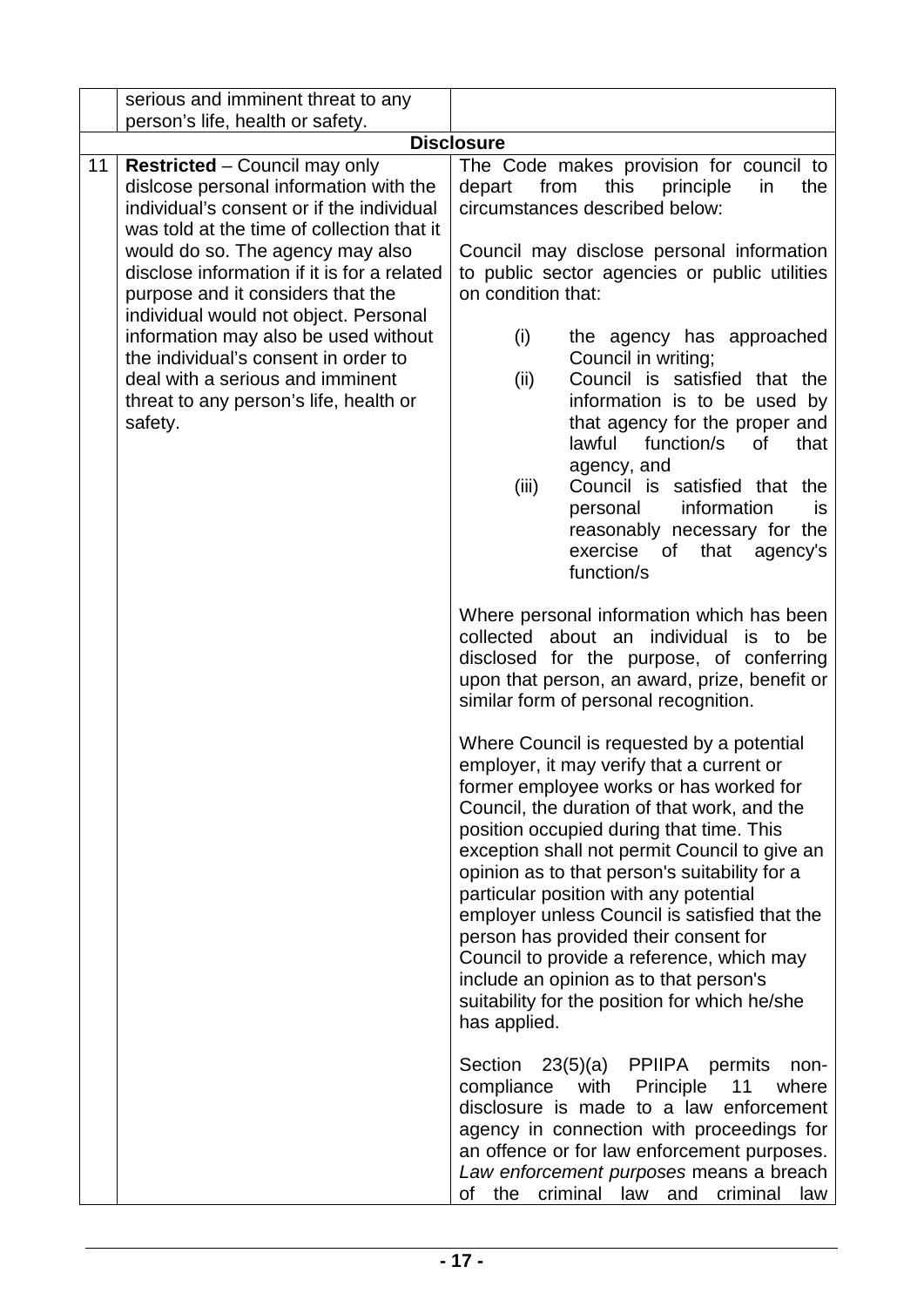| enforcement. However, Council need not<br>disclose material that it is entitled to refuse<br>in the absence of a subpoena, warrant or<br>other lawful requirement.                                                                                                                                                                                                                                                                                                                   |
|--------------------------------------------------------------------------------------------------------------------------------------------------------------------------------------------------------------------------------------------------------------------------------------------------------------------------------------------------------------------------------------------------------------------------------------------------------------------------------------|
| Section 23(5)(b) PPIPA permits<br>non-<br>compliance with Principle 11 where the<br>disclosure is made to a law enforcement<br>agency for the purpose of ascertaining the<br>whereabouts of a person reported to be<br>missing. However, Council need<br>not<br>disclose material that it is entitled to refuse<br>in the absence of a subpoena, warrant or<br>other lawful requirement.                                                                                             |
| Section 23(5)(c) PPIPA permits<br>non-<br>compliance with Principle 11<br>where<br>disclosure is authorised by subpoena,<br>search warrant or other statutory instrument.<br>However Council need not disclose material<br>that it is entitled to refuse in the absence of<br>subpoena, warrant or other<br>lawful<br>a -<br>requirement.                                                                                                                                            |
| Section 23(5)(d)(i) PPIPA permits non-<br>compliance with Principle<br>11<br>where<br>disclosure is reasonably necessary for the<br>protection of the public revenue. Protection<br>of the public revenue could mean a fraud<br>with respect to taxes or other revenue<br>earning processes such as avoidance of<br>stamp duty. However Council need not<br>disclose material that it is entitled to refuse<br>in the absence of a subpoena, warrant or<br>other lawful requirement. |
| Section 23(5)(c)(ii) PPIPA permits non-<br>compliance with Principle<br>11<br>where<br>disclosure is<br>reasonably necessary to<br>investigate an offence where there are<br>reasonable grounds to believe an offence<br>has been committed.                                                                                                                                                                                                                                         |
| Section<br>24(4) PPIPA permits<br>non-<br>compliance with Principle 11 if:                                                                                                                                                                                                                                                                                                                                                                                                           |
| (i)<br>investigating a complaint that<br>could be referred or made to,<br>or has been referred from or<br>by, an investigative<br>made<br>agency, and<br>if the disclosure is to an<br>(ii)                                                                                                                                                                                                                                                                                          |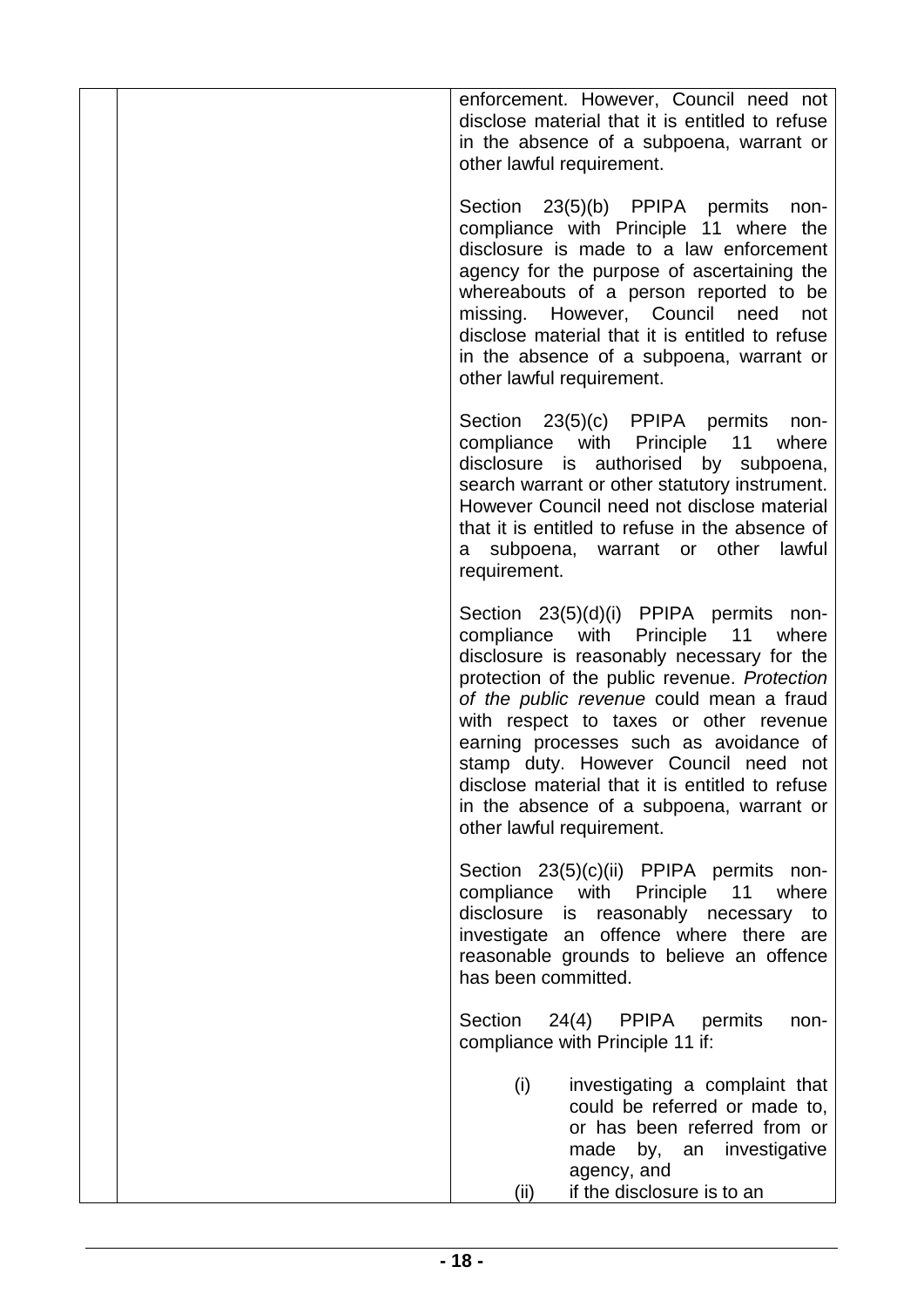|                 |                                                                                    | investigative agency                                                                                                                                                                                                                                                                                                                                                                                 |
|-----------------|------------------------------------------------------------------------------------|------------------------------------------------------------------------------------------------------------------------------------------------------------------------------------------------------------------------------------------------------------------------------------------------------------------------------------------------------------------------------------------------------|
|                 |                                                                                    | Section 26(2) PPIPA permits<br>non-<br>compliance where the person expressly<br>consents to such non-compliance.                                                                                                                                                                                                                                                                                     |
|                 |                                                                                    | Section 28(3) PPIPA permits<br>non-<br>compliance where a disclosure is to be<br>made to a public sector agency under the<br>administration of the Minister for Local<br>Government or a public sector agency under<br>the administration of the Premier for the<br>purpose of informing the Minister<br>(or<br>Premier) about any matter within<br>the<br>Minister's (or Premier's) administration. |
| 12 <sub>2</sub> | Safeguarded - Council cannot<br>disclose an individual's sensitive                 |                                                                                                                                                                                                                                                                                                                                                                                                      |
|                 | personal information without their                                                 |                                                                                                                                                                                                                                                                                                                                                                                                      |
|                 | consent. It may only disclose sensitive<br>information without consent in order to |                                                                                                                                                                                                                                                                                                                                                                                                      |
|                 | prevent a serious and imminent threat                                              |                                                                                                                                                                                                                                                                                                                                                                                                      |
|                 | to any person's life or health.                                                    |                                                                                                                                                                                                                                                                                                                                                                                                      |

The following table sets out the Health Protection Principles contained in the HRIPA. The principles lay down the basic rules of what an organisation must do when it collects, stores, uses and discloses health information.

|                    | <b>Health Records and Information</b><br><b>Privacy Act 2002</b>                                                                                                                                                                                                                                                                                                                         | Modifications and other permitted uses                                                                                                                                                                                                                                                                                                                                                                                |
|--------------------|------------------------------------------------------------------------------------------------------------------------------------------------------------------------------------------------------------------------------------------------------------------------------------------------------------------------------------------------------------------------------------------|-----------------------------------------------------------------------------------------------------------------------------------------------------------------------------------------------------------------------------------------------------------------------------------------------------------------------------------------------------------------------------------------------------------------------|
|                    |                                                                                                                                                                                                                                                                                                                                                                                          | <b>Collection</b>                                                                                                                                                                                                                                                                                                                                                                                                     |
| 1<br>$\mathcal{P}$ | <b>Lawful</b> – Health information must be<br>collected for a lawful purpose that is<br>directly related to the agency's<br>functions or activities and be<br>necessary for that purpose<br><b>Relevant</b> – Health information must<br>be relevant, accurate, complete and<br>up to date. The collection should not<br>unreasonably intrude into the<br>individual's personal affairs. |                                                                                                                                                                                                                                                                                                                                                                                                                       |
| 3                  | <b>Direct</b> – Health information must be<br>collected directly from the person<br>concerned unless it is unreasonable<br>to do so                                                                                                                                                                                                                                                      | lf<br>it is unreasonable or impracticable,<br>Council may need to collect the health<br>information from someone else.<br>Some<br>examples of when it may be unreasonable<br>or impracticable are if the person lacks the<br>capacity to provide their health information,<br>you may need to collect health information<br>about<br>them<br>authorised<br>from<br>an<br>representative such as, a carer or guardian. |
| 4                  | <b>Open</b> – The person concerned must                                                                                                                                                                                                                                                                                                                                                  |                                                                                                                                                                                                                                                                                                                                                                                                                       |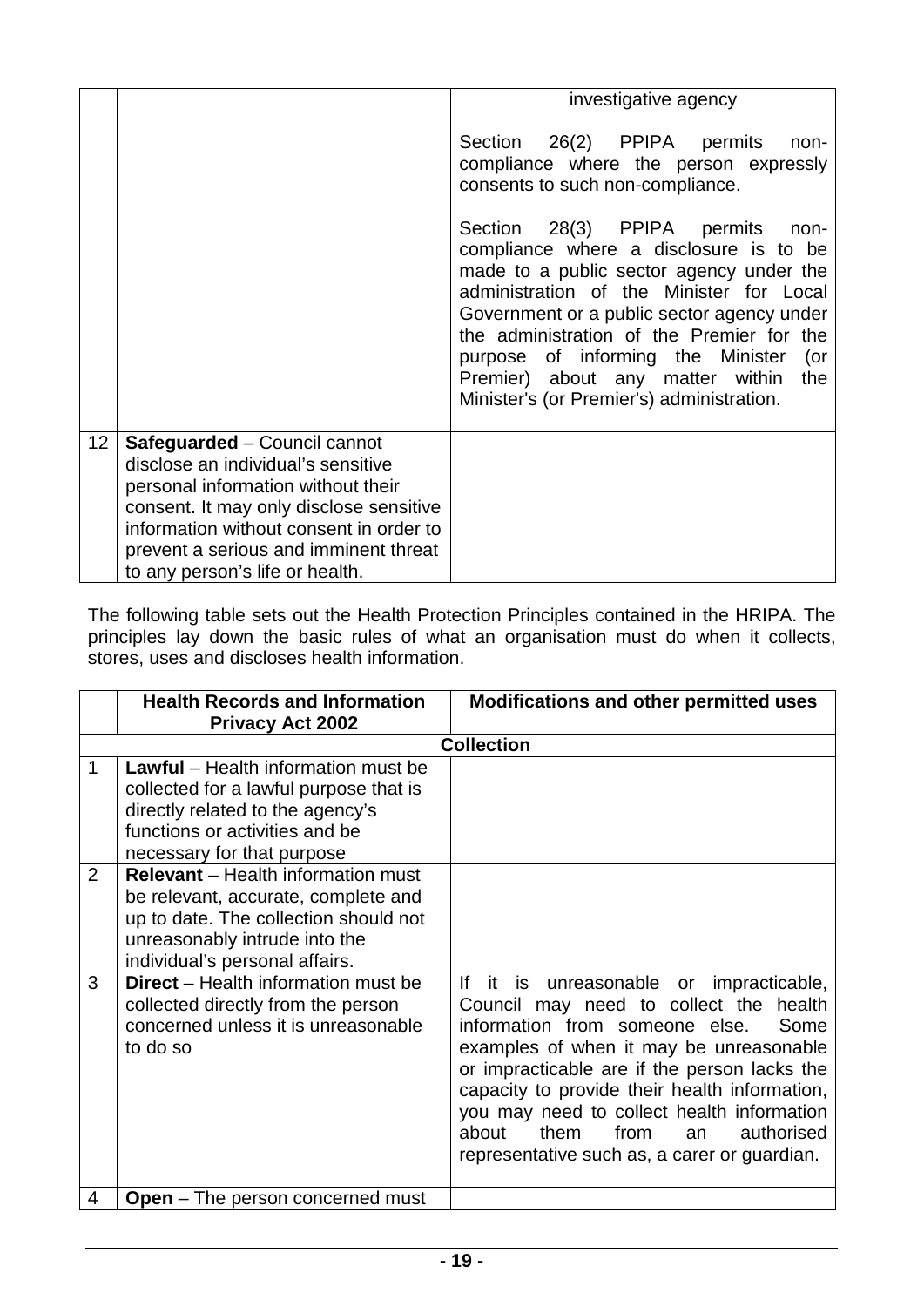|                | be informed why health information is      |                                                   |
|----------------|--------------------------------------------|---------------------------------------------------|
|                | being collected about them, what will      |                                                   |
|                | be done with it and who might see it.      |                                                   |
|                | The agency should also inform the          |                                                   |
|                | person how they can view and correct       |                                                   |
|                |                                            |                                                   |
|                | their health information and any           |                                                   |
|                | consequences if they do not provide        |                                                   |
|                | their information. If health information   |                                                   |
|                | is collected about a person from           |                                                   |
|                | someone else, reasonable steps must        |                                                   |
|                | be taken to ensure that the person         |                                                   |
|                | has been notified as above.                |                                                   |
|                |                                            | <b>Storage</b>                                    |
| 5              | <b>Secure</b> – Health information must be |                                                   |
|                | stored securely, not kept any longer       |                                                   |
|                | than as required by the General            |                                                   |
|                | Retention and Disposal Authority for       |                                                   |
|                | Local Government Records issued by         |                                                   |
|                | the State Records Authority of NSW         |                                                   |
|                | and be disposed of appropriately. It       |                                                   |
|                |                                            |                                                   |
|                | should be protected from                   |                                                   |
|                | unauthorised access, use or                |                                                   |
|                | disclosure.                                |                                                   |
| 6              | <b>Transparent</b> – Enough detail must be | Council<br>Where<br>is<br>conducting<br>an        |
|                | given about what health information is     | investigation, the<br>Investigative Code<br>οf    |
|                | stored, why it is stored and what rights   | Practice prepared by Privacy NSW and              |
|                | an individual has to access it.            | made by the Attorney-General will apply.          |
|                |                                            |                                                   |
|                |                                            | Principle 6 is modified by the Investigative      |
|                |                                            | Code to permit non compliance if                  |
|                |                                            | compliance is reasonably likely to                |
|                |                                            | detrimentally affect (or prevent the proper       |
|                |                                            | exercise of) Council's conduct of any lawful      |
|                |                                            | investigation                                     |
| $\overline{7}$ | Accessible - An individual must be         | Council<br>Where<br>is<br>conducting<br>an        |
|                | allowed access to their health             | Investigative<br>investigation, the<br>Code<br>0f |
|                | information without unreasonable           | Practice prepared by Privacy NSW and              |
|                | delay or expense                           | made by the Attorney-General will apply.          |
|                |                                            |                                                   |
|                |                                            |                                                   |
|                |                                            | Principle 7 is modified by the Investigative      |
|                |                                            | Code to permit non-compliance if                  |
|                |                                            | compliance is reasonably likely to                |
|                |                                            | detrimentally affect (or prevent the proper       |
|                |                                            | exercise of) Council's conduct of any lawful      |
|                |                                            | investigation.                                    |
| 8              | <b>Correct</b> – An individual must be     | Council<br>Where<br>conducting<br>is<br>an        |
|                | allowed to update, correct or amend        | investigation, the Investigative Code<br>0f       |
|                | their health information where             | Practice prepared by Privacy NSW and              |
|                | requested                                  | made by the Attorney-General will apply.          |
|                |                                            |                                                   |
|                |                                            | Principle 8 is modified by the Investigative      |
|                |                                            | Code to permit non-compliance if                  |
|                |                                            |                                                   |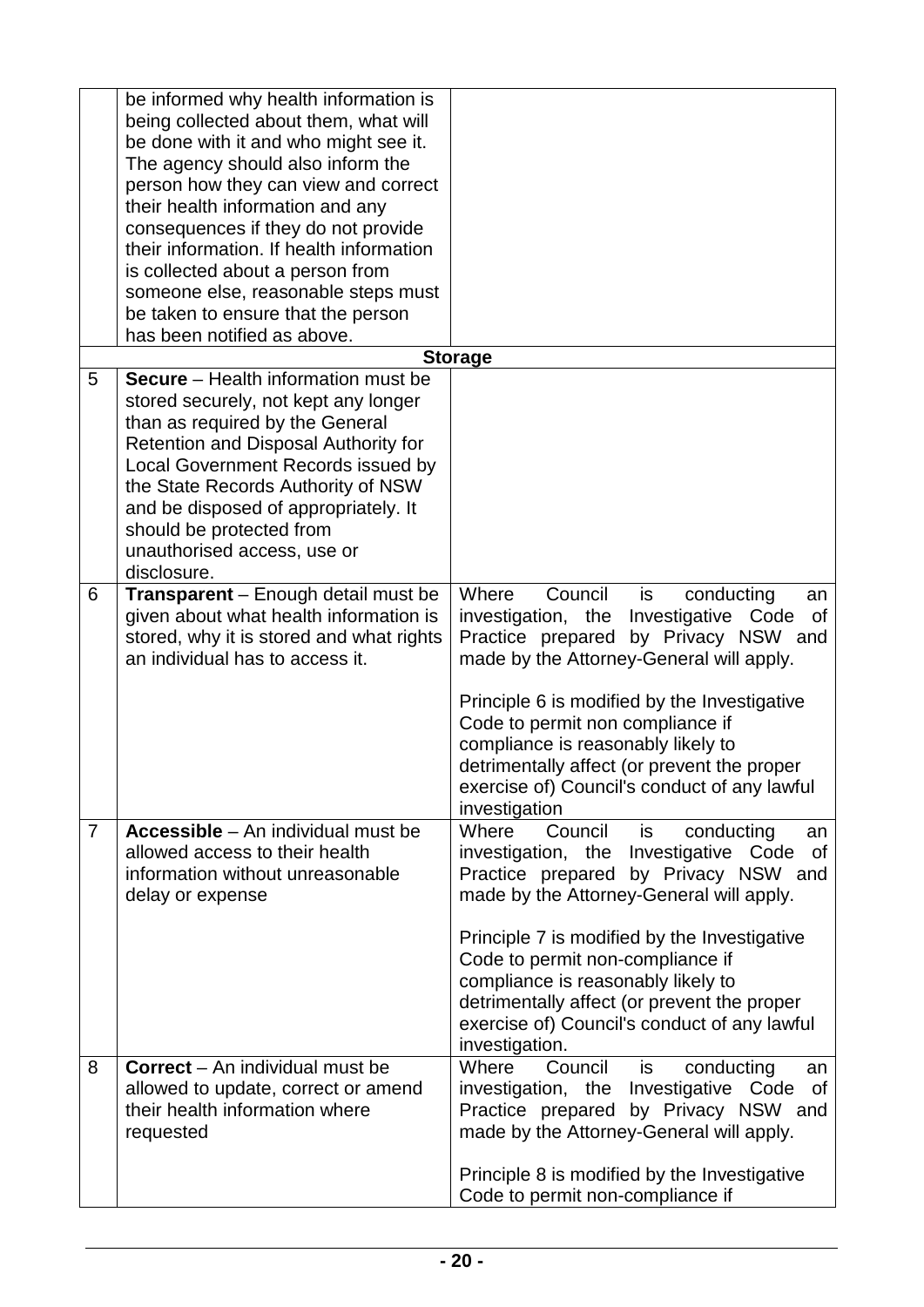|    | Accurate - Council must ensure that                                                                                                                                                                                                                                                                                                                                                                                                                                                                                                                                                                                              | compliance is reasonably likely to<br>detrimentally affect (or prevent the proper<br>exercise of) Council's conduct of any lawful<br>investigation.                                                                                                                                                                                                                                                                                                                                                                                                                                                                                                                                                                                   |
|----|----------------------------------------------------------------------------------------------------------------------------------------------------------------------------------------------------------------------------------------------------------------------------------------------------------------------------------------------------------------------------------------------------------------------------------------------------------------------------------------------------------------------------------------------------------------------------------------------------------------------------------|---------------------------------------------------------------------------------------------------------------------------------------------------------------------------------------------------------------------------------------------------------------------------------------------------------------------------------------------------------------------------------------------------------------------------------------------------------------------------------------------------------------------------------------------------------------------------------------------------------------------------------------------------------------------------------------------------------------------------------------|
| 9  | health information is accurate before<br>using it                                                                                                                                                                                                                                                                                                                                                                                                                                                                                                                                                                                |                                                                                                                                                                                                                                                                                                                                                                                                                                                                                                                                                                                                                                                                                                                                       |
|    |                                                                                                                                                                                                                                                                                                                                                                                                                                                                                                                                                                                                                                  | <b>Use</b>                                                                                                                                                                                                                                                                                                                                                                                                                                                                                                                                                                                                                                                                                                                            |
| 10 | Limited - Council may only use<br>health information for the purpose for<br>which it was collected, for a directly<br>related purpose that the person would<br>Secondary purposes include where<br>there is a serious and imminent threat<br>to any person's life, health or safety,<br>for the management of a health<br>service, for training, research, or to<br>locate a missing person. Additionally a<br>secondary purpose includes<br>investigation of unlawful actvity, and<br>to exercise complaint handling or<br>investigative functions. Otherwise<br>consent is required.                                           |                                                                                                                                                                                                                                                                                                                                                                                                                                                                                                                                                                                                                                                                                                                                       |
|    |                                                                                                                                                                                                                                                                                                                                                                                                                                                                                                                                                                                                                                  | <b>Disclosure</b>                                                                                                                                                                                                                                                                                                                                                                                                                                                                                                                                                                                                                                                                                                                     |
| 11 | <b>Limited</b> $-$ An agency may only<br>disclose health information for the<br>purpose for which it was collected or a<br>directly related purpose that the<br>person would expect. Otherwise<br>consent is generally required<br>Secondary purposes include where<br>there is a serious and imminent threat<br>to any person's life, health or safety,<br>for the management of a health<br>service, for training, research or to<br>locate a missing person. Additionally a<br>secondary purpose includes<br>investigation of suspected unlawful<br>activity and to exercise complaint<br>handling or investigative functions | The Privacy Code of Practice for Local<br>Government makes provision for council to<br>from<br>this<br>depart<br>principle<br>in<br>the<br>circumstances described below:<br>Council may disclose personal information<br>to public sector agencies or public utilities<br>on condition that:<br>(i)<br>the agency has approached<br>Council in writing;<br>Council is satisfied that the<br>(ii)<br>information is to be used by<br>that agency for the proper and<br>lawful<br>function/s<br><b>of</b><br>that<br>agency, and<br>Council is satisfied that the<br>(iii)<br>information<br>personal<br>is<br>reasonably necessary for the<br>exercise of<br>that agency's<br>function/s<br>Where personal information which has been |
|    |                                                                                                                                                                                                                                                                                                                                                                                                                                                                                                                                                                                                                                  | collected about an individual is to be<br>disclosed for the purpose, of conferring<br>upon that person, an award, prize, benefit or<br>similar form of personal recognition.                                                                                                                                                                                                                                                                                                                                                                                                                                                                                                                                                          |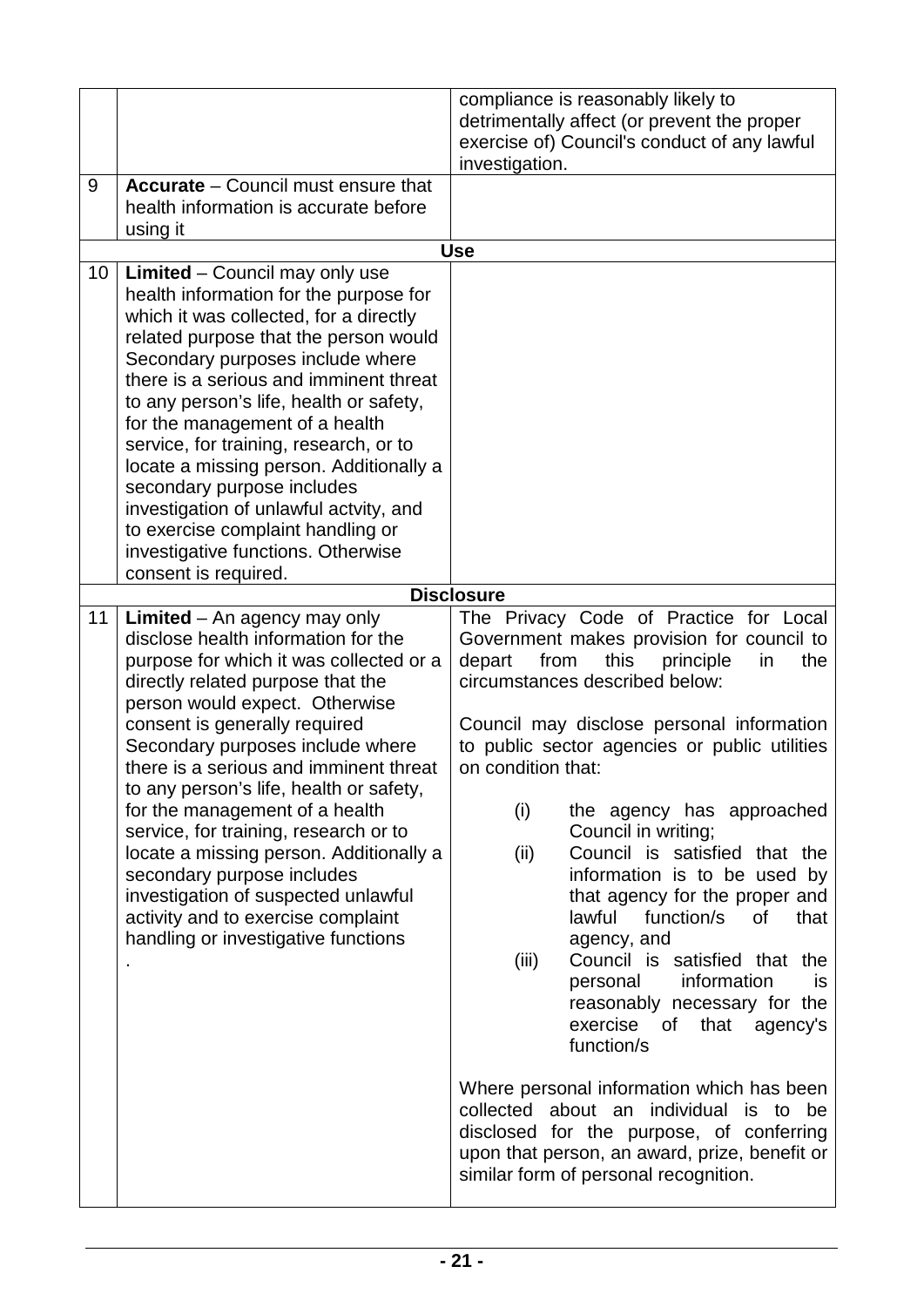|    |                                                                                                                                                               | Where Council is requested by a potential<br>employer, it may verify that a current or<br>former employee work) or has worked for<br>Council, the duration of that work, and the<br>position occupied during that time. This<br>exception shall not permit Council to give an<br>opinion as to that person's suitability for a<br>particular position with<br>any<br>potential<br>employer unless Council is satisfied that the<br>person has provided their consent for<br>Council to provide a reference, which may<br>include an opinion as to that person's<br>suitability for the position for which he/she<br>has applied.                                                                                                                                                                                                                                                                                                                                                                                                                                                                               |
|----|---------------------------------------------------------------------------------------------------------------------------------------------------------------|----------------------------------------------------------------------------------------------------------------------------------------------------------------------------------------------------------------------------------------------------------------------------------------------------------------------------------------------------------------------------------------------------------------------------------------------------------------------------------------------------------------------------------------------------------------------------------------------------------------------------------------------------------------------------------------------------------------------------------------------------------------------------------------------------------------------------------------------------------------------------------------------------------------------------------------------------------------------------------------------------------------------------------------------------------------------------------------------------------------|
|    |                                                                                                                                                               | <b>Indentifiers and Anonymity</b>                                                                                                                                                                                                                                                                                                                                                                                                                                                                                                                                                                                                                                                                                                                                                                                                                                                                                                                                                                                                                                                                              |
| 12 | Not identified - Individuals should<br>only be identified by using unique<br>identifiers if it is reasonably necessary<br>to carry out the agency's functions | The Privacy Code of Practice for Local<br>Government makes provision for Council to<br>depart<br>from<br>this<br>principle<br>in<br>the<br>circumstances described below:                                                                                                                                                                                                                                                                                                                                                                                                                                                                                                                                                                                                                                                                                                                                                                                                                                                                                                                                      |
| 13 | <b>Anonymous</b> – individuals must be                                                                                                                        | Where Council is requested by a potential<br>employer outside New South Wales, it may<br>verify that a current or former employee<br>works or has worked for Council, the<br>duration of that work, and the position<br>occupied during that time. This exception<br>shall not permit Council to give an opinion<br>as to that person's suitability for a particular<br>position with any potential employer unless<br>Council is satisfied that the person has<br>provided their consent for Council to provide<br>a reference, which may include an opinion<br>as to that person's suitability for the position<br>fair which he/she has applied.<br>Where<br>Council<br>is<br>conducting<br>an<br>investigation, the Investigative Code of<br>Practice prepared by Privacy NSW and<br>made by the Attorney-General will apply.<br>The Investigative Code modifies Principle 12<br>to permit the disclosure of information to<br>another agency that is conducting, or may<br>conduct, a lawful investigation provided the<br>information is reasonably necessary for the<br>purposes of that investigation. |
|    | given the opportunity of receiving<br>services from an agency anonymously<br>where this is lawful and practicable                                             |                                                                                                                                                                                                                                                                                                                                                                                                                                                                                                                                                                                                                                                                                                                                                                                                                                                                                                                                                                                                                                                                                                                |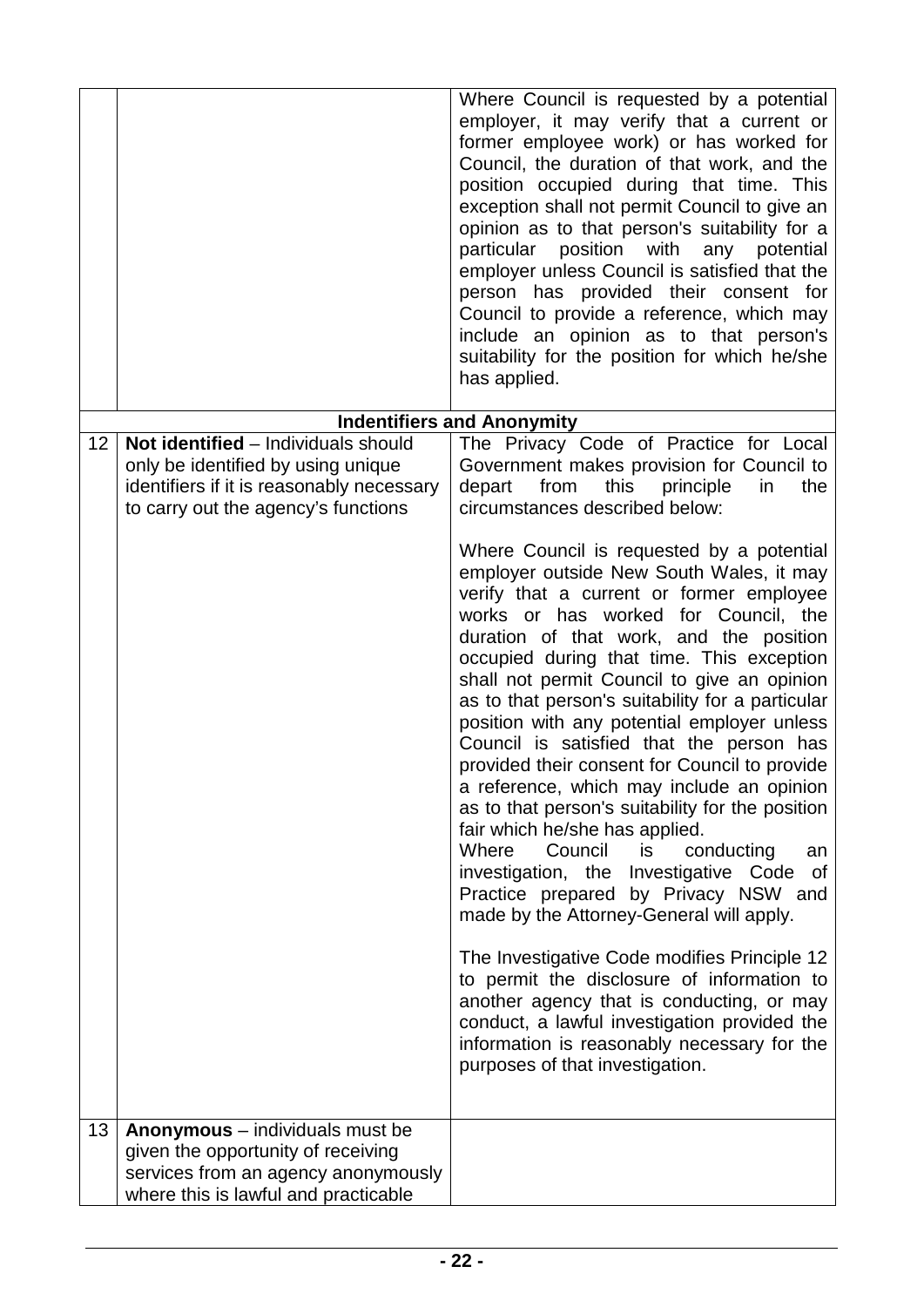|    |                                             | <b>Transferrals and Linkage</b> |
|----|---------------------------------------------|---------------------------------|
| 14 | <b>Controlled</b> – Health information must |                                 |
|    | only be transferred outside NSW if          |                                 |
|    | Council reasonably believes that the        |                                 |
|    | recipient is subject to laws or             |                                 |
|    | obligations substantially similar to        |                                 |
|    | those imposed by the HRIPA or               |                                 |
|    | consent has been given, or transfer is      |                                 |
|    | under a contract between Council and        |                                 |
|    | the individual, or transfer will benefit    |                                 |
|    | the individual, or to lessen a serious      |                                 |
|    | threat to an individual's health and        |                                 |
|    | welfare, or steps have been taken to        |                                 |
|    | ensure that the information will not be     |                                 |
|    | handled inconsistently with the HRIPA       |                                 |
|    | or transfer is not permitted or required    |                                 |
|    | under any other law                         |                                 |
| 15 | Authorised - individuals must               |                                 |
|    | expressly consent to participate in any     |                                 |
|    | system that links health records            |                                 |
|    | across more than one organisation.          |                                 |
|    | Health information or the disclosure of     |                                 |
|    | their identifier for the purpose of the     |                                 |
|    | health records linkage system should        |                                 |
|    | only be included if the person has          |                                 |
|    | given express consent                       |                                 |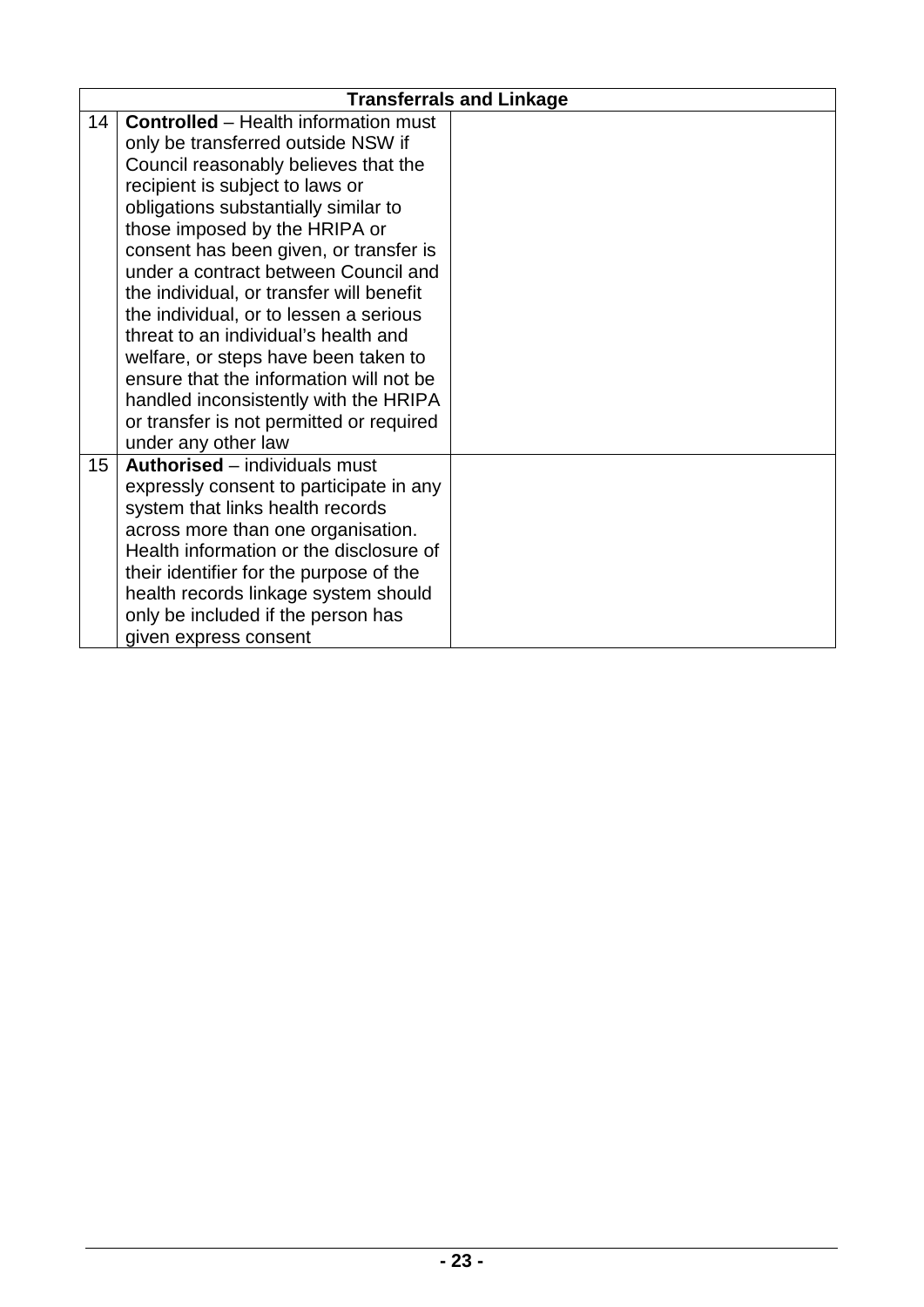# <span id="page-23-0"></span>**4. Implementation of the Privacy Management Plan**

#### <span id="page-23-1"></span>*Training Seminars/Induction*

Staff will be trained by the Privacy Officer or their relevant Manager who will provide opportunities for disseminating policies and practices relating to the Council's privacy obligations. All new staff complete an Induction Program in workplace ethics and privacy obligations and relevant policies and practices are canvassed in this context. A copy of the Privacy statement will be distributed during Council's Staff Induction Program.

The Code of Conduct, issued to all staff, deals with the use and disclosure of information obtained in the course of employment and with the confidentiality obligations of staff who have left the organisation.

Each section of every Business Unit, will be trained about requirements of the Privacy and Personal Information Protection Act and their individual responsibilities will be discussed. A copy or access to this Privacy Management Plan will be provided at these sessions.

Training for staff is also supplemented by resources to be accessed when more complex decisions or assessments have to be made. Currently available resources include:

- Department circulars
- Department guidelines and other publications including the Code of Conduct, Policy on Use of Electronic Mail and the Internet, Security of Information Systems Policy, Security of Electronic Information Policy
- Publications from the Privacy Commissioner's Office, including:
	- ♦ The Guide to the Information Protection Principles
	- ♦ The Guide to Making Privacy Codes of Practice
	- ♦ The Guide to Public Registers

The Privacy Management Plan will be reviewed on a yearly basis by Council's Privacy Officer. The plan's effectiveness will be addressed and this will lead to any necessary changes.

During induction, all employees should be made aware that the performance management system has the potential to include personal information on their individual work performance or competency.

Councillors, the Administrator, staff including staff of Council businesses and members of committees should be acquainted with the general provisions of PPIPA, and in particular, the 12 Information Protection Principles, the Public Register provisions, the Privacy Code of Practice for Local Government, this Plan and any other applicable Code of Practice.

In relation to the rollout of projects, a Privacy Impact Assessment threshold must be established before the implementation of the project. It is the responsibility of the Project Officer to ensure that this is assessed and documented.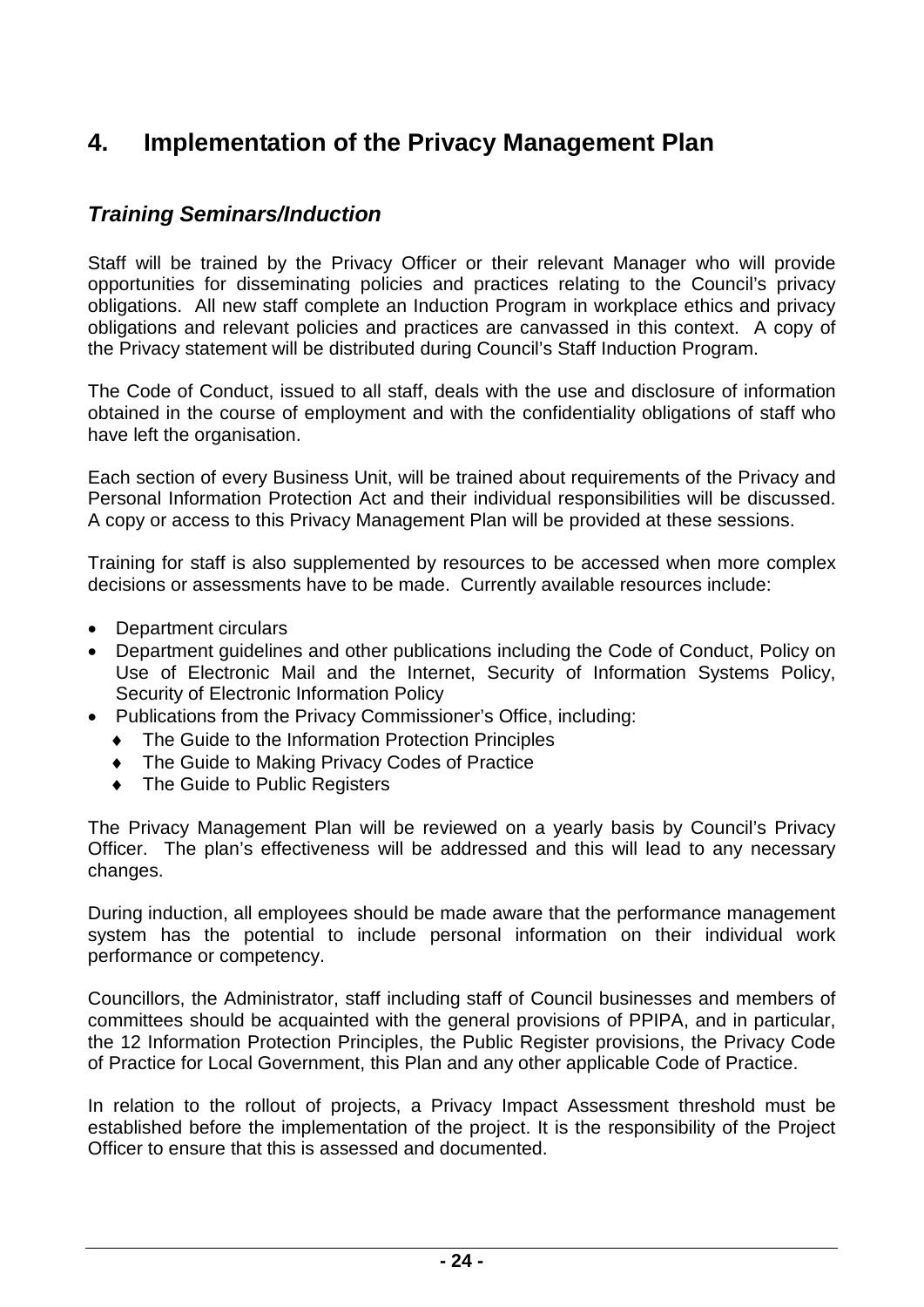## <span id="page-24-0"></span>*Responsibilities of the Privacy Contact Officer*

In order to ensure compliance with PPIPA, the Privacy Contact Officer may co-ordinate through Directors and Managers the review of all contracts and agreements with consultants and other contractors, rates notices, application forms, and other written requests by which personal information is collected by Council, to ensure that Council is in compliance with PPIPA.

The Privacy Contact Officer will ensure Council in its public areas has special provisions for working with computer screens. Computer screens may require:

- fast screen savers
- face the computers away from the public
- only allow the record system to show 1 record at a time

Council's electronic databases should also be reviewed to ensure that they contain procedures and protocols to check the accuracy and currency of personal information.

The Privacy Contact Officer will also provide opinions within Council as to:

- (i) whether the personal information is collected for a lawful purpose;
- (ii) if that lawful purpose is directly related to a function of Council; and
- (iii) whether or not the collection of that personal information is reasonably necessary for the specified purpose.

Any further concerns of a legal nature will be referred to Council's legal advisor(s).

The Chief Executive Officer may assign designated officers as "Privacy Officers" within Council. In this manner, the Council will ensure that the Information Protection Principles are more broadly understood and that individual groups have a greater focus on the information protection principles and are directly applied to Council's day to day functions.

#### <span id="page-24-1"></span>*Distribution of Information to the public*

Council may prepare its own literature such as pamphlets on PPIPA, or it may obtain and distribute copies of literature available from Privacy NSW.

Council may also publish public notices, newsletters or website bulletins explaining the key elements of the Act and the rights of persons about whom information is held. See the discussion in this Plan with respect to Principle 6 for more information in this regard.

The Privacy Contact Officer will ensure that the Rates Notice includes a notice which:

- (i) mentions the PPIPA
- (ii) states that Council holds personal information
- (iii) mentions that Council may use and disclose personal information in various circumstances; and
- (iv) states that for further information, please contact the Privacy Contact Officer on 9806 5313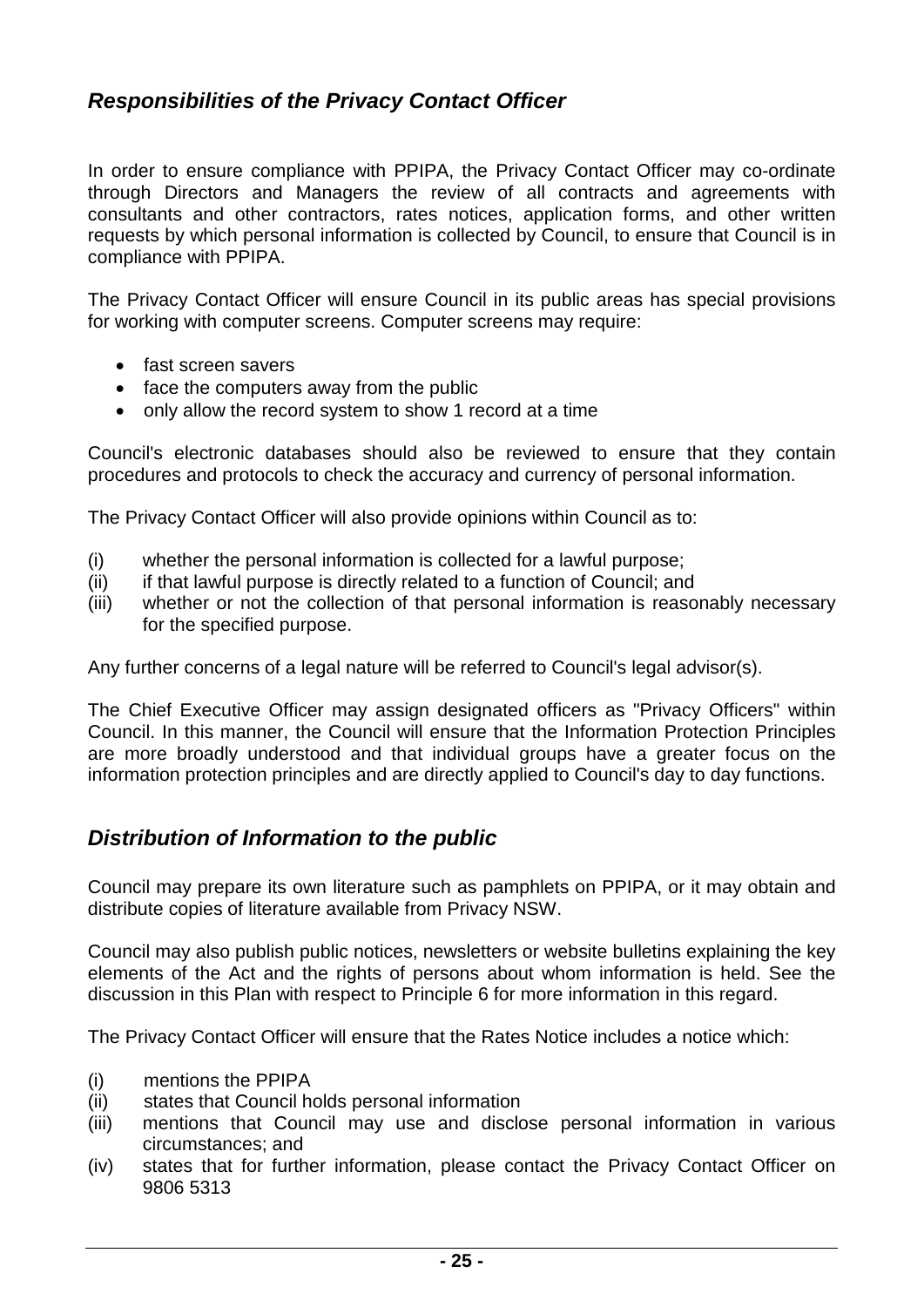#### The following disclaimer will be included on all application forms:

IMPORTANT:

Any personal information provided by you on this form will be used by Council or its agents to process this application. The provision of this information is voluntary, however, if you do not provide the information, Council will be unable to process your application. Once collected by Council, the information can be accessed by you and may also be available to 3rd parties in accordance with Council's Access to Information Policy.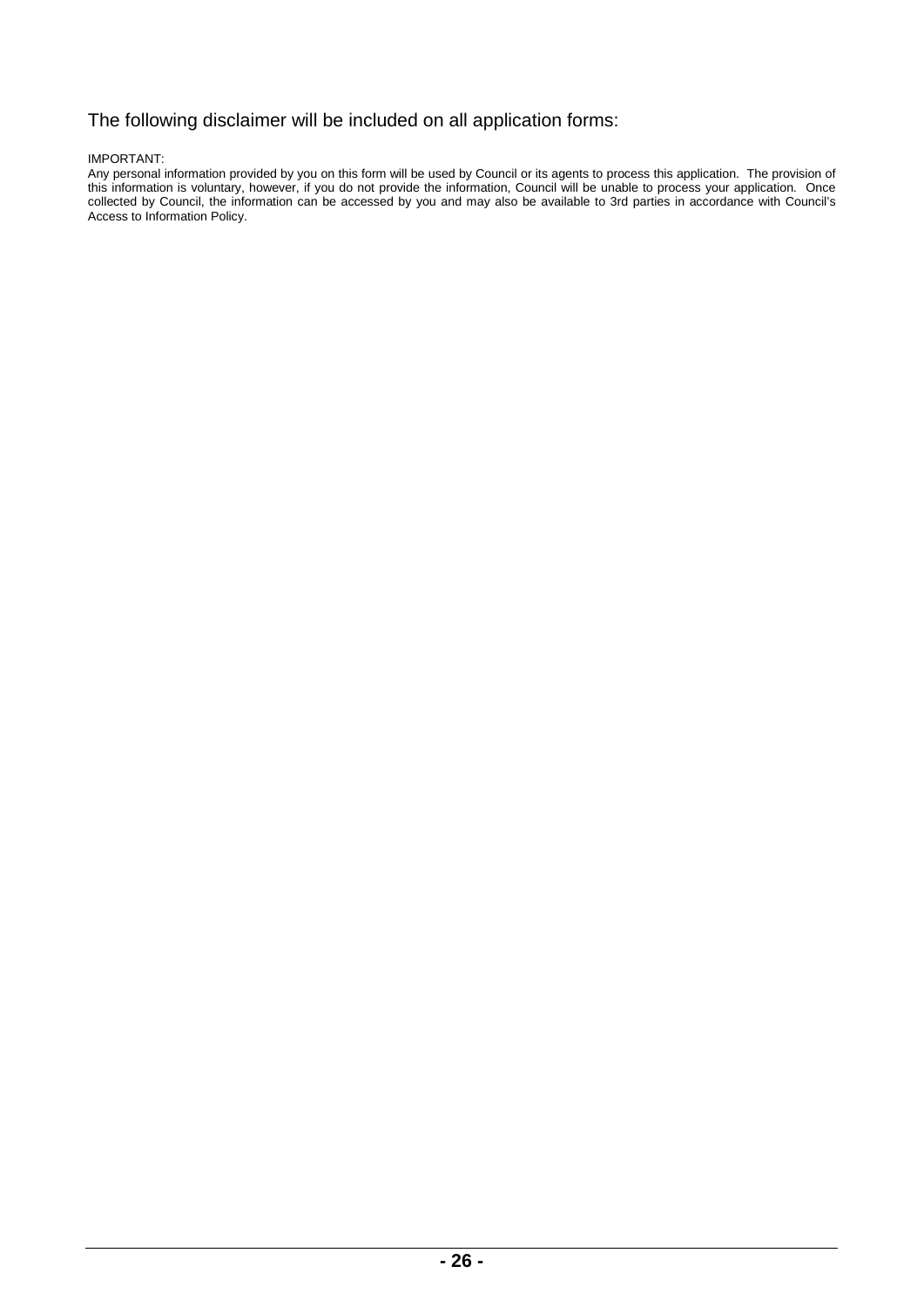# <span id="page-26-0"></span>**5. Privacy Breach Management Process**

A data breach is when personal information held by Council is lost or subjected to unauthorised access, modification, disclosure, or other misuse or interference. Examples of a data breach are when a device containing personal information is lost or stolen, Council's database containing personal information is hacked or a Council staff member or volunteer mistakenly provides personal information to the wrong person.

Information which Council's Privacy Breach Management Plan should cover includes:

- A strategy for assessing, managing and containing data breaches. This includes the steps and actions that staff and volunteers should take in the event of a breach or suspected breach. Specifically:
	- o potential strategies for containing and remediating data breaches;
	- o ensuring Council maintains the capability to implement those strategies as a matter of priority (e.g. having staff available to deal with the breach). The plan should reflect the capabilities of staff to adequately assess breaches and their impact, especially when breaches are not escalated to a response team;
	- o a clear and immediate communications strategy that allows for the prompt notification of affected individuals and other relevant entities. In particular:
- Who is responsible for implementing the communications strategy;
- Determining how affected individuals will be contacted and managed;
- Criteria for determining which external stakeholders should be contacted (for example, law enforcement and cyber security agencies, regulators (including the NSW OIC) and the media)
- Who is responsible for determining which external stakeholders should be contacted
- Who is responsible for liaising with those external stakeholders?
	- o The plan should also clearly identify those actions that are legislative or contractual requirements
- A clear explanation of what constitutes a data breach, so that staff are able to identify one should a breach occur. Council may also want to include potential examples of a data breach which are tailored to reflect its activities/functions (e.g. a breach that occurs in relation to a child care centre or meals on wheels service).
- The reporting line if staff do suspect a data breach, including who needs to be informed immediately.
- The circumstances in which the breach can be handled by a line manager, or when it should be escalated to a response team. This could include consideration of the following questions:
	- o are multiple individuals affected by the breach or suspected breach?
	- o is there (now or potentially in the future) a real risk of serious harm to the affected individual(s)?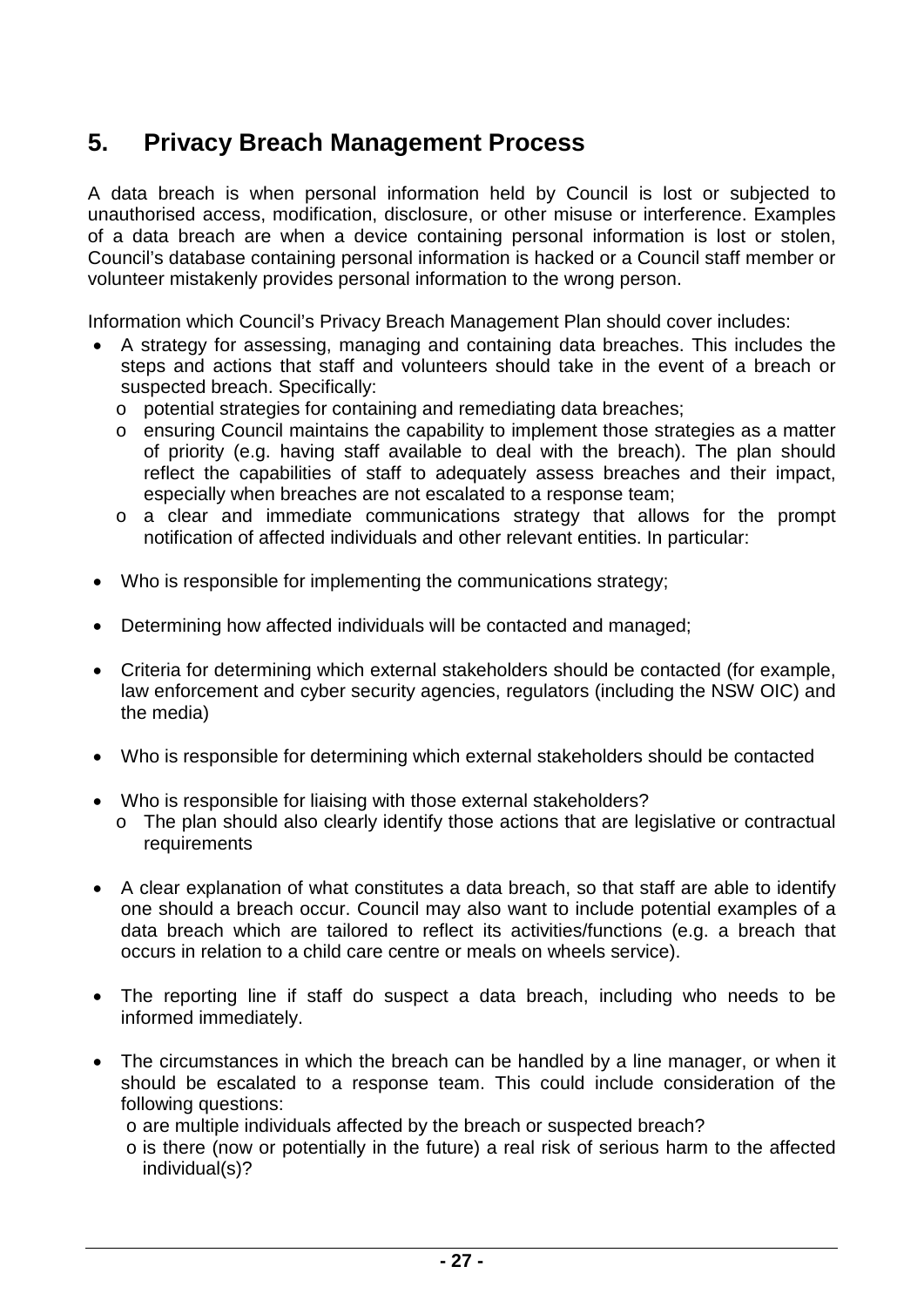- o does the breach or suspected breach indicate a systemic problem with Council's practices or procedures?
- o other issues relevant to Council's circumstances, such as the value of the data or issues of reputational risk
- Who is responsible for deciding whether the breach should be escalated to the response team? One option is to have each senior manager responsible for deciding whether to escalate matters relevant to their area. The other option is to have a dedicated role, such as the privacy contact officer.
- Recording data breaches. Council should consider how to record data breaches, including those that are not escalated to the response team.
- Managing data breaches: containing the breach; evaluating the risks associated with the breach; notification of the breach; and taking steps to prevent future breaches.
- A strategy to identify and address any weaknesses in data handling that contributed to the breach.
- A system for a post-breach review and assessment of Council's response to the data breach and the effectiveness of its data breach response plan.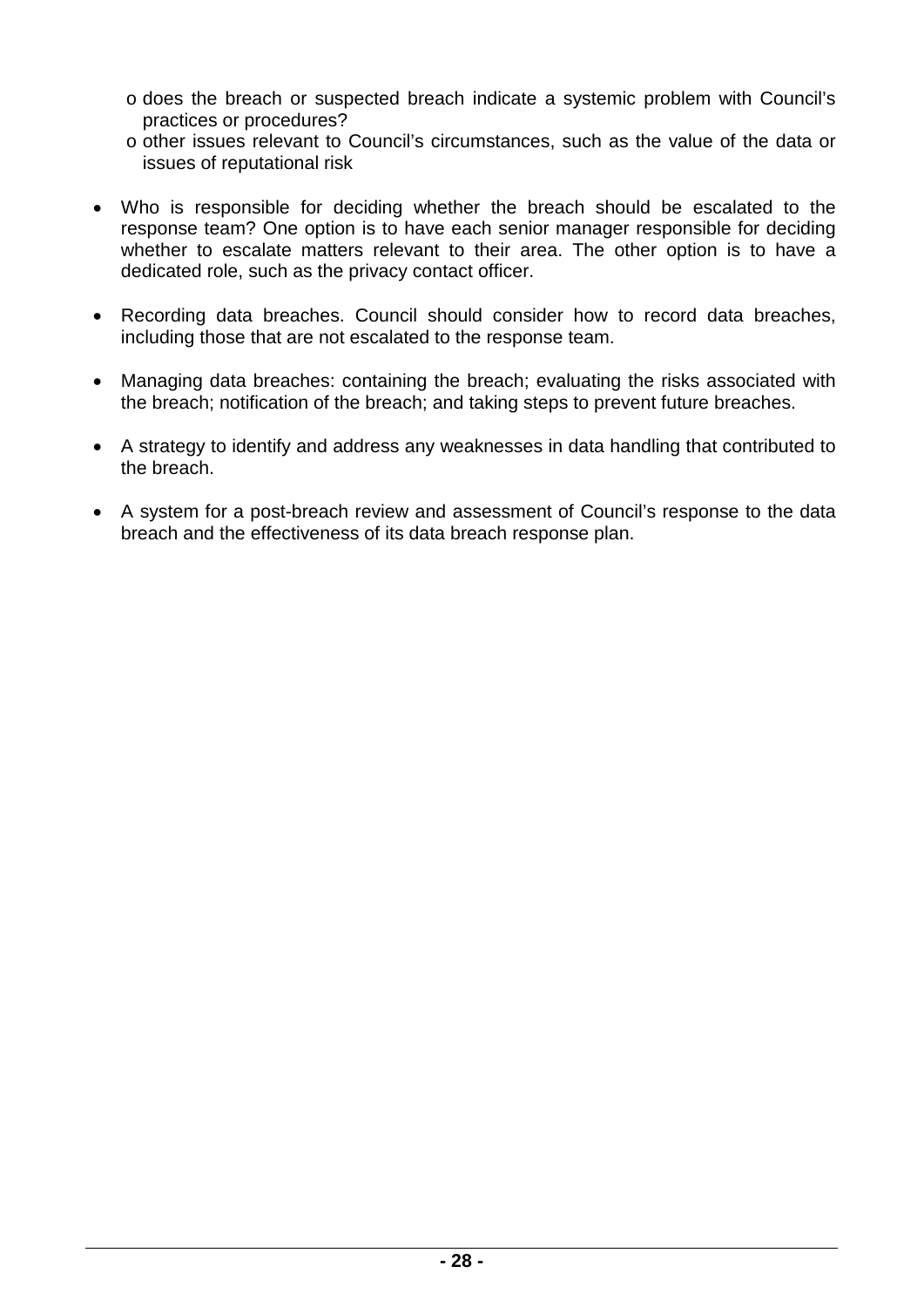# <span id="page-28-0"></span>**6. Internal Review**

#### <span id="page-28-1"></span>*How does the process of Internal Review operate?*

Complaints are to be made within **6 months** of the complainant being first aware of the conduct. The complaint is to be in writing and addressed to Council's Privacy Contact Officer. The Privacy Contact Officer will appoint a Reviewing Officer to conduct the internal review. The Reviewing Officer must not be substantially involved in any matter relating to the complaint. The Reviewing Officer must be an employee and suitability qualified. The receipt of the complaint must be acknowledged within **5 days**. The review is to be completed within **60 days** of the lodgement of the complaint. The Council must notify the complainant of the outcome of the review within **14 days** of its determination.

The Privacy Commissioner must be notified of a complaint, briefed on progress and notified of the outcome of an internal review under PPIPA.

## <span id="page-28-2"></span>*What happens after an Internal Review?*

If the complainant remains unsatisfied, he/she may appeal to the Administrative Decisions Tribunal which hears the matter and may impose its own decision and award damages for a breach of an information protection principle to an amount up to \$40,000.00. In order to seek an external review, an application must be made to the Administrative Decisions Tribunal within **28 days** from the date o0f the internal review determination.

Privacy NSW ATTENTION: Privacy Commissioner PO Box A2122 SYDNEY SOUTH NSW 1235

Phone: 02 8268 5580 Fax: 02 9268 5501 Email: privacy\_nsw@agd.nsw.gov.au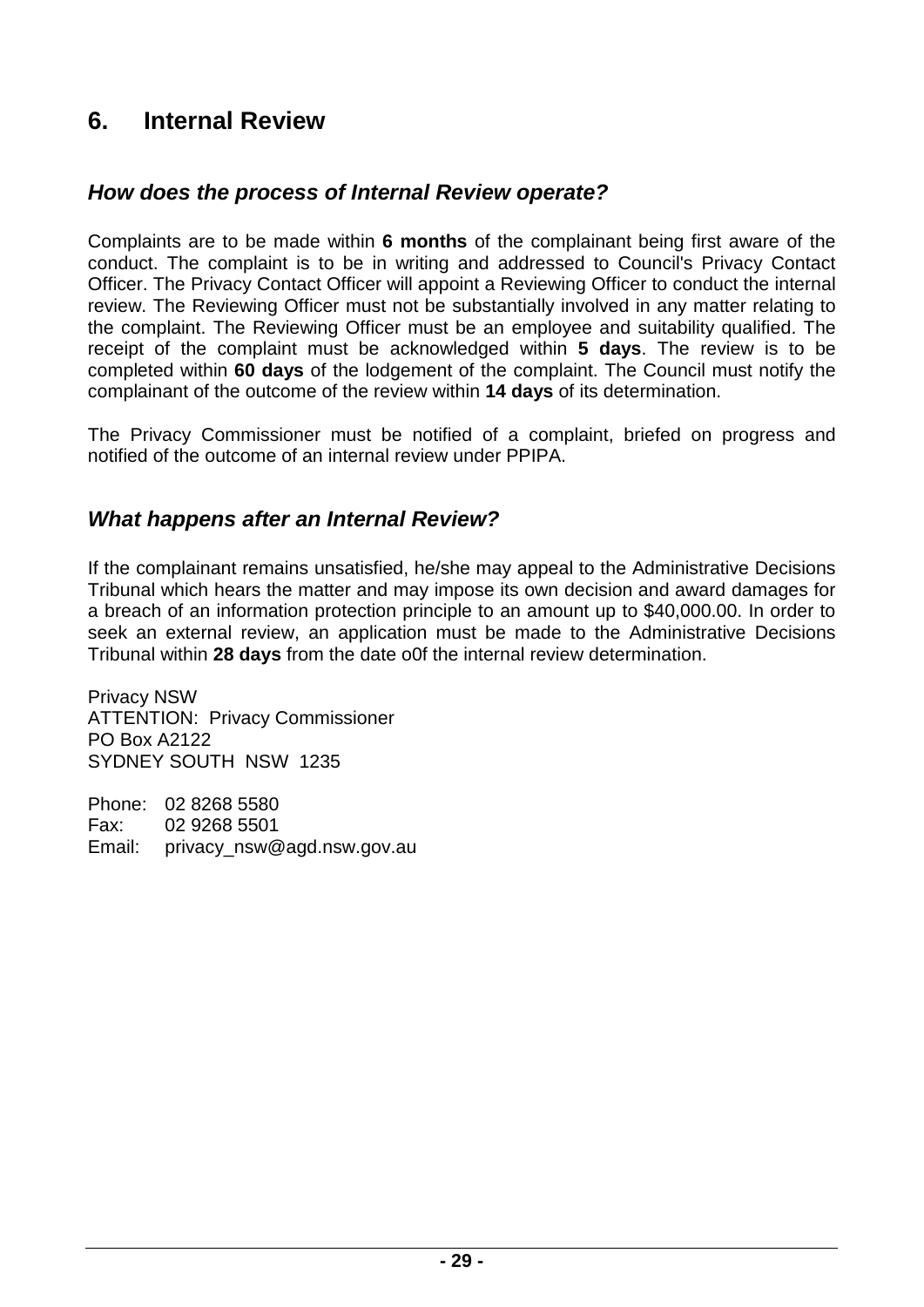# <span id="page-29-0"></span>**7. Other Relevant Matters**

#### <span id="page-29-1"></span>*Contracts with consultants and other private contractors*

It is necessary to have specific provisions to protect Council in any dealings with Private contractors.

#### <span id="page-29-2"></span>*Confidentiality*

The obligation of confidentiality is additional to and separate from that of privacy. Nevertheless, a duty to withhold information lies at the heart of both concepts. Confidentiality attaches to information per se, personal information to the person to whom that information relates.

An obligation of confidentiality exists for all employees whether express or implied as a matter of law.

Information which may be confidential is also likely to have a separate and independent obligation attaching to it in the form of privacy and in that regard, a release for the purposes of confidentiality will not suffice for privacy purposes. Two separate releases will be required and, in the case of privacy, the person to whom the information relates will be required to provide the release.

#### <span id="page-29-3"></span>*Misuse of personal information*

Section 664 LGA makes it an offence for anyone to disclose information except in accordance with that section. Whether or not a particular disclosure is made with lawful excuse is a matter that requires legal opinion from case to case.

#### <span id="page-29-4"></span>*Regular review of the collection, storage and use of personal information*

The information practices relating to the collection, storage and use of personal information will be reviewed by the Council every 3 years. Any new program initiatives will be incorporated into the review process with a view to ascertaining whether or not those programs comply with PPIPA.

## <span id="page-29-5"></span>*Regular Review of Privacy Management Plan*

Once the information practices are reviewed from time to time, the Privacy Management Plan will also be reviewed to ensure that the Plan is up to date.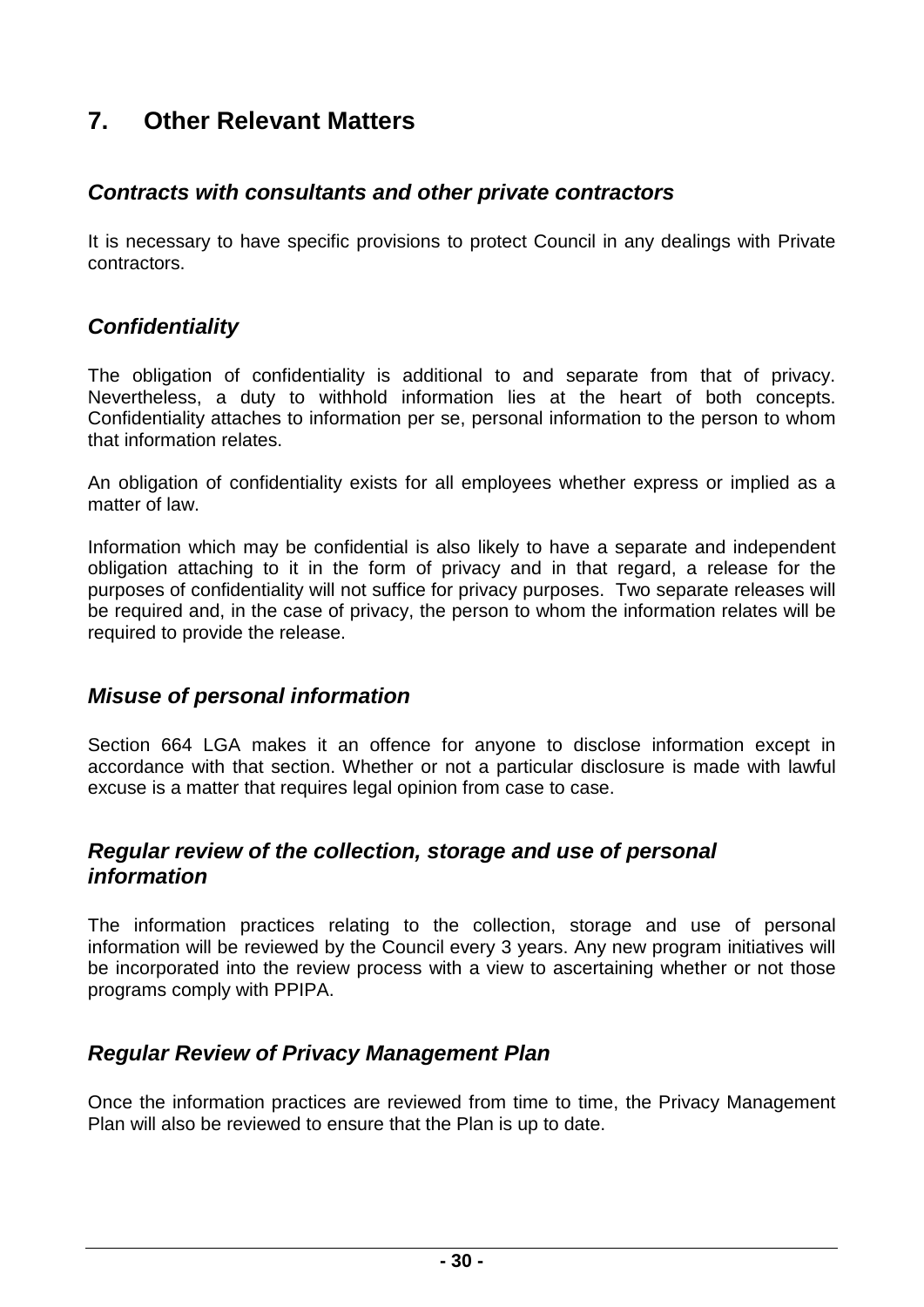# <span id="page-30-0"></span>*Contact Details*

City of Parramatta Council's Privacy Contact Officer is:

Governance Coordinator City of Parramatta Council Phone: 02 9806 5313 PO Box 32 Parramatta NSW 2124 Email: council@cityofparramatta.nsw.gov.au

#### Date of Adoption/Amendment

Council Meeting (Min. No. XX) with the Privacy Management Plan to be reviewed annually from the date of adoption.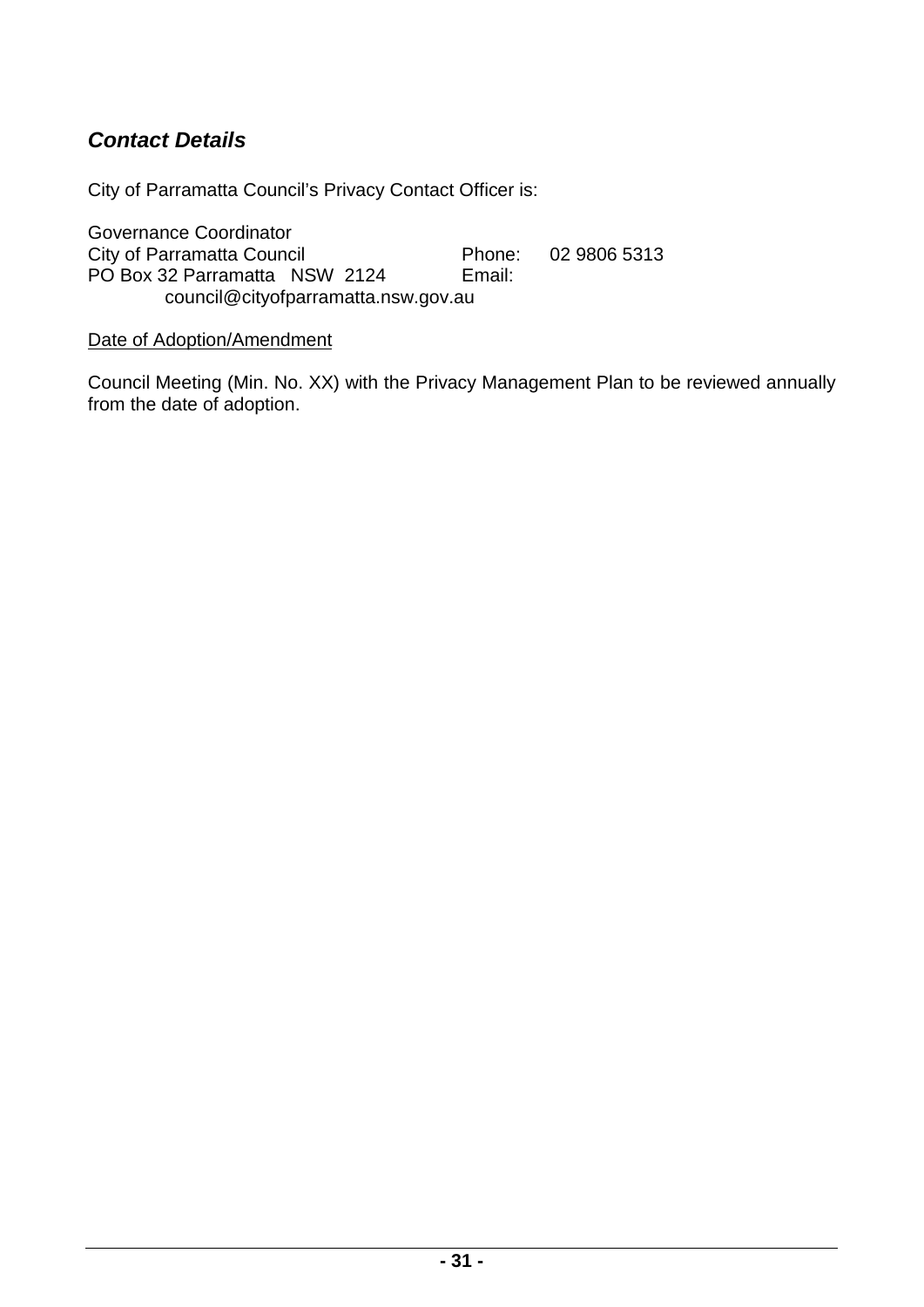## <span id="page-31-0"></span>**8. Procedures**

#### <span id="page-31-1"></span>*Statutory Declaration for Access under Section 57 to Public Register*

Any person wishing to inspect personal information held on a Public Register, must complete the required form as in **Attachment 1** and have it signed by a Justice of the Peace. The form must state their details and reason for the proposed use of the information.

There are no fees associated with such an application and once complete, the application should be addressed to City of Parramatta Council's Privacy Contact Officer:

Manager Governance & Risk City of Parramatta Council **Phone:** 02 9806 5313 PO Box 32<br>Parramatta NSW 2124 Email: council@cityofparramatta.nsw.gov.au

Any copies required from the Public Register must be paid for and they will be in conjunction with the fess and charges under Section 12 of the Local Government Act.

## <span id="page-31-2"></span>*Privacy Notification Form – Post Collection*

If Council has collected personal information indirectly, eg. from another agency, Council must advise the individuals of the information that has been collected. The form Council will use to notify the person concerned is shown in **Attachment 2**.

There are no fess associated with such an application and once complete, the form should be returned to City of Parramatta Council's Privacy Contact Officer:

|                     | Manager Governance & Risk  |                                            |
|---------------------|----------------------------|--------------------------------------------|
|                     | City of Parramatta Council | Phone: 02 9806 5313                        |
| PO Box 32           |                            |                                            |
| Parramatta NSW 2124 |                            | Email: council@cityofparramatta.nsw.gov.au |
|                     |                            |                                            |

## <span id="page-31-3"></span>*Privacy Notification Form - Pre-Collection*

All application forms as held by Council will have attached to them a Privacy Notification Form as per **Attachment 3**. There are no fess associated with such an application and once complete, the form should be returned to City of Parramatta Council's Privacy Contact Officer:

| Manager Governance & Risk  |                                            |
|----------------------------|--------------------------------------------|
| City of Parramatta Council | Phone: 02 9806 5313                        |
| PO Box 32                  |                                            |
| Parramatta NSW 2124        | Email: council@cityofparramatta.nsw.gov.au |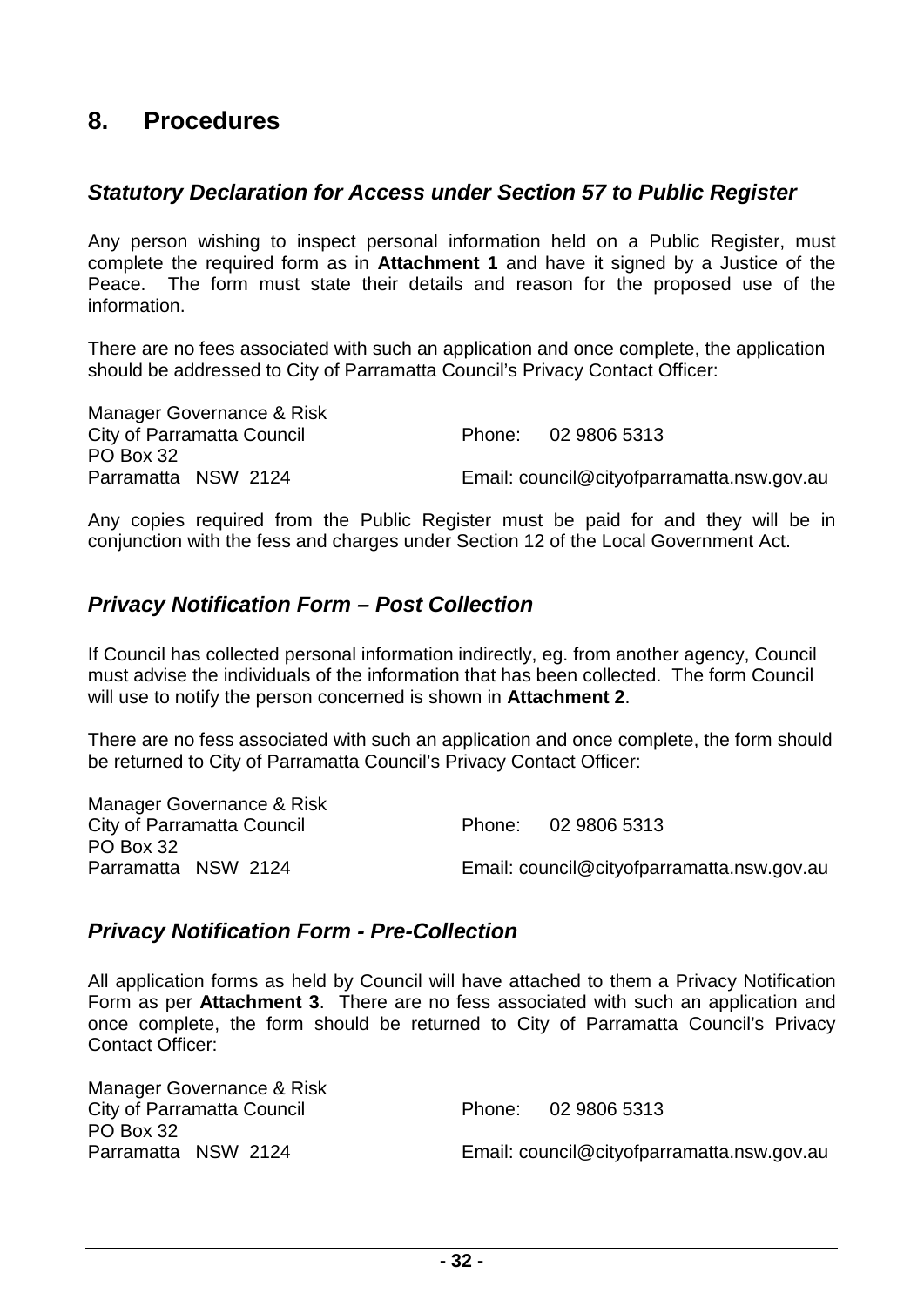## <span id="page-32-0"></span>*Statutory Declaration for Determination under Section 13*

Any person wishing to know if Council holds personal information about them, can apply in writing using the relevant form (**Attachment 4**). Council will endeavour to provide this information and will include the nature of, purpose and access to the information found.

There are no fess associated with such an application and once complete, the form should be returned to City of Parramatta Council's Privacy Contact Officer:

| Manager Governance & Risk  |                                            |
|----------------------------|--------------------------------------------|
| City of Parramatta Council | Phone: 02 9806 5313                        |
| PO Box 32                  |                                            |
| Parramatta NSW 2124        | Email: council@cityofparramatta.nsw.gov.au |

## <span id="page-32-1"></span>*Statutory Declaration for Access under Section 14*

Any person requesting access to personal information held about them, can apply in writing using the relevant form (**Attachment 5**).

There are fess associated with such an application and once complete, the form should be returned to City of Parramatta Council's Privacy Contact Officer:

Manager Governance & Risk City of Parramatta Council **Phone:** 02 9806 5313 PO Box 32 Parramatta NSW 2124 Email: council@cityofparramatta.nsw.gov.au

Council will provide this information within 21 days, following payment of the relevant fees.

## <span id="page-32-2"></span>*Statutory Declaration for Alteration under Section 15*

Any person requesting that personal information held about them be amended, can apply in writing using the relevant form (**Attachment 6**).

There are no fess associated with such an application and once complete, the form should be returned to City of Parramatta Council's Privacy Contact Officer:

| Phone: 02 9806 5313                        |
|--------------------------------------------|
|                                            |
| Email: council@cityofparramatta.nsw.gov.au |
|                                            |

Council will notify the applicant as soon as possible, of the making of any amendments.

## <span id="page-32-3"></span>*Section 12 LGA Applications*

Requests for the supply of information under Section 12 of the Local Government Act shall be made by completing an Application Form. Applicants must be precise about the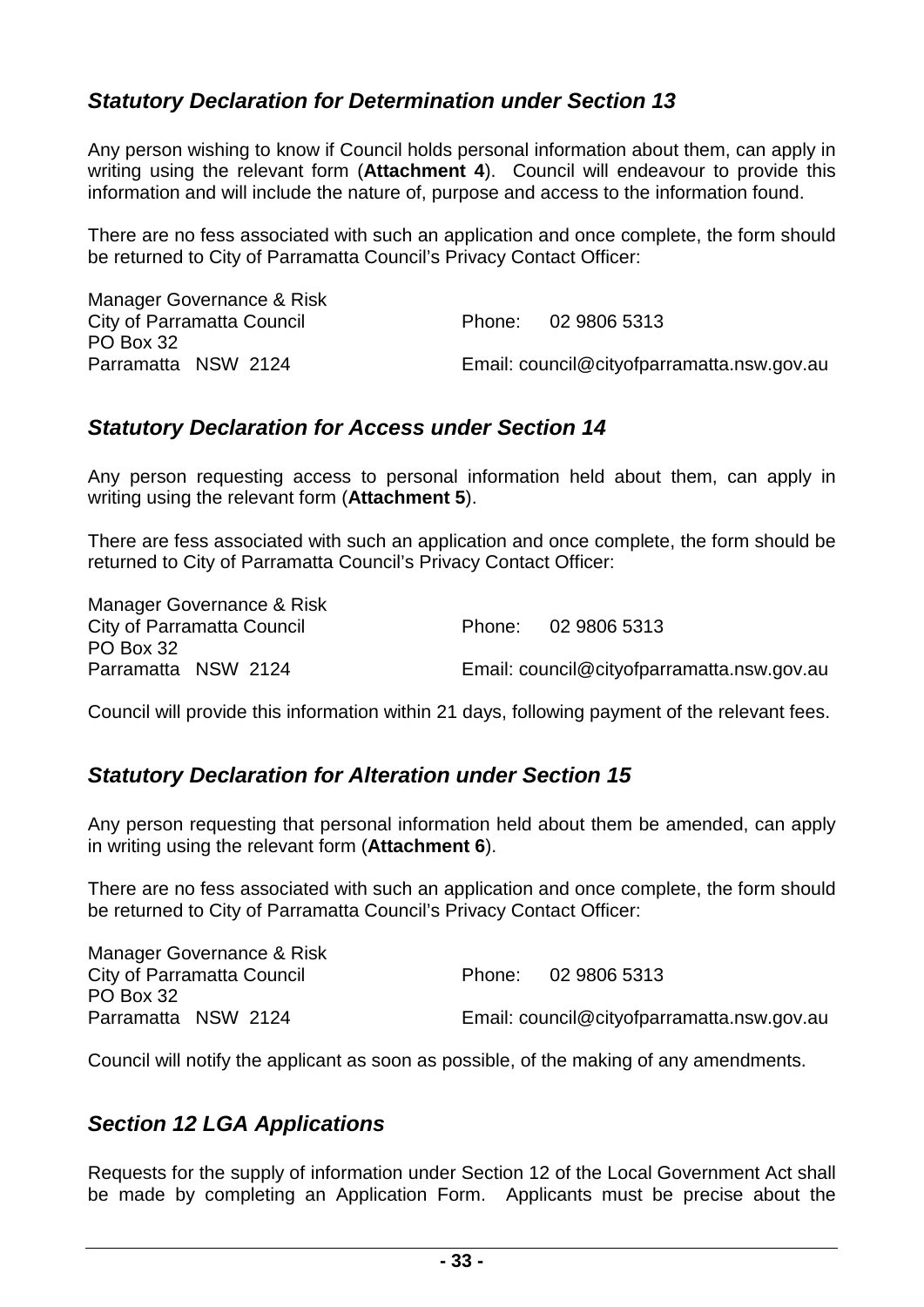information they want to access so as to enable the correct documents to be identified. This form will be retained on the file accessed.

If there is any uncertainty or doubt about the purpose stated, the applicant may be required to make a Statutory Declaration. This may occur if the file contains sensitive personal information.

Council requires at least 48 hours to locate a file and check the file for privacy matters. A Council Officer will contact the applicant by telephone when the file is available for viewing. All file inspections will be supervised and carried out at the Administration Building, Church Street, Parramatta. Copies of documents will be charged at the prescribed fee and must be paid prior to release of those documents.

The relevant application form is Access to Information under Section 12 of the Local Government Act. The form can be downloaded from the website [www.cityofparramatta.nsw.gov.au,](http://www.parracity.nsw.gov.au/) collected from Council's Customer Contact Centre, Church Street, Parramatta or by contacting the Privacy Officer on 9806 5313.

#### <span id="page-33-0"></span>*Document History*

| Owner                     | Manager Governance and Risk                                          |
|---------------------------|----------------------------------------------------------------------|
| <b>Policy Number</b>      | <b>POL289</b>                                                        |
| Date Approved             |                                                                      |
| <b>Approval Authority</b> | Council                                                              |
| Date of Commencement      |                                                                      |
| <b>Amendment Dates</b>    | September 2006 Council                                               |
|                           | 2017 – amended to comply with Model Guidelines and to incorporate br |
| Date for Next Review      | 2020                                                                 |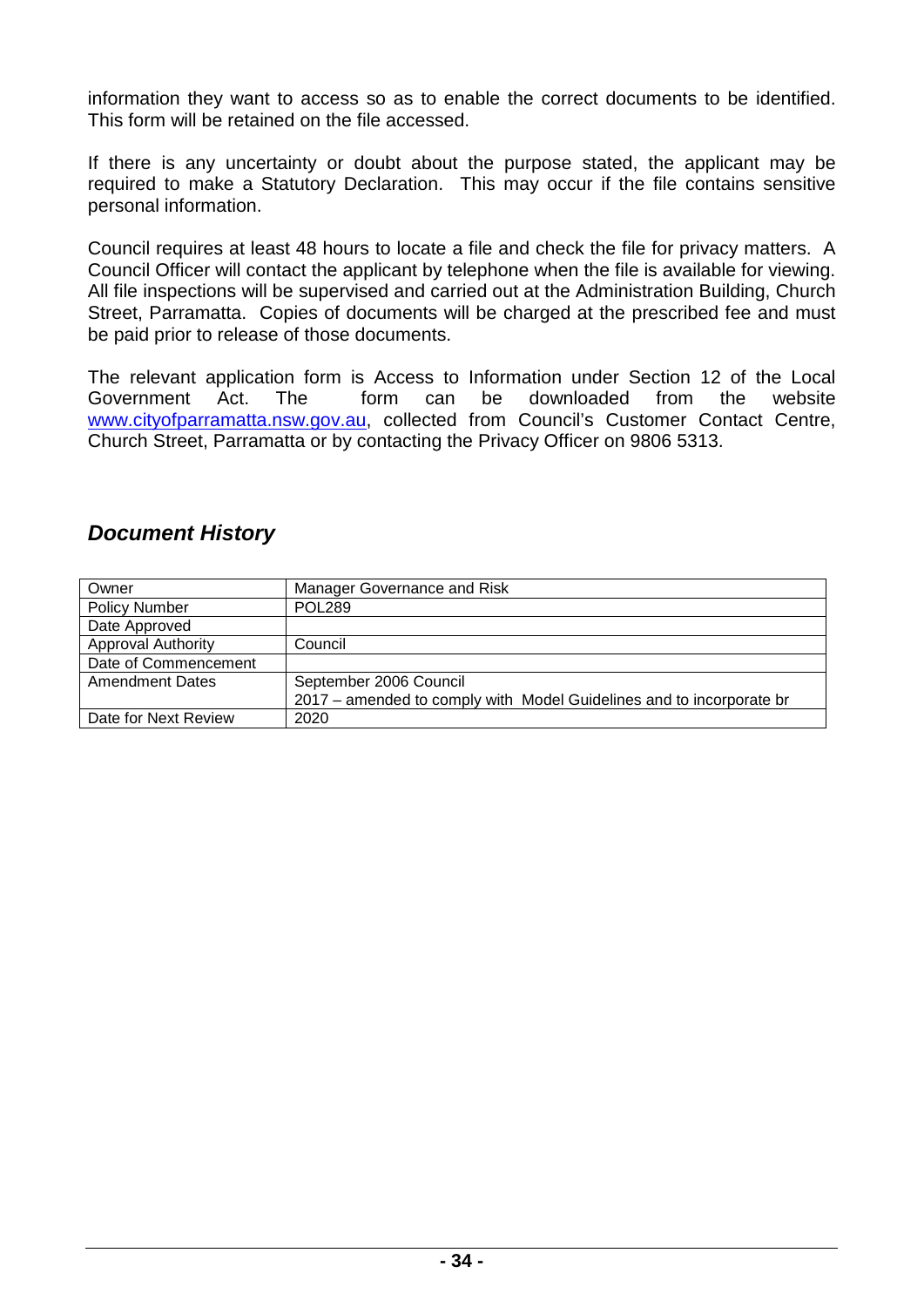# <span id="page-34-0"></span>**9. Attachments**

# **Attachment 1 Statutory Declaration for Access under Section 57**

| STATUTORY DECLARATION FOR ACCESS UNDER SECTION 57 OF THE PRIVACY<br>AND PERSONAL INFORMATION PROTECTION ACT 1988 TO A PUBLIC REGISTER<br>HELD BY CITY OF PARRAMATTA COUNCIL |
|-----------------------------------------------------------------------------------------------------------------------------------------------------------------------------|
| <b>STATUTORY DECLARATION</b><br><b>OATHS ACT, 1900, NINTH SCHEDULE</b>                                                                                                      |
|                                                                                                                                                                             |
|                                                                                                                                                                             |
| in the State of New South Wales, do solemnly and sincerely declare that:                                                                                                    |
|                                                                                                                                                                             |
|                                                                                                                                                                             |
|                                                                                                                                                                             |
|                                                                                                                                                                             |
| and I make this solemn declaration conscientiously believing the same to be true and by<br>virtue of the Oaths Act 1994.                                                    |
|                                                                                                                                                                             |
| before me.                                                                                                                                                                  |
|                                                                                                                                                                             |
| before me:<br>Justice of the Peace/Solicitor                                                                                                                                |
| Name to be Printed                                                                                                                                                          |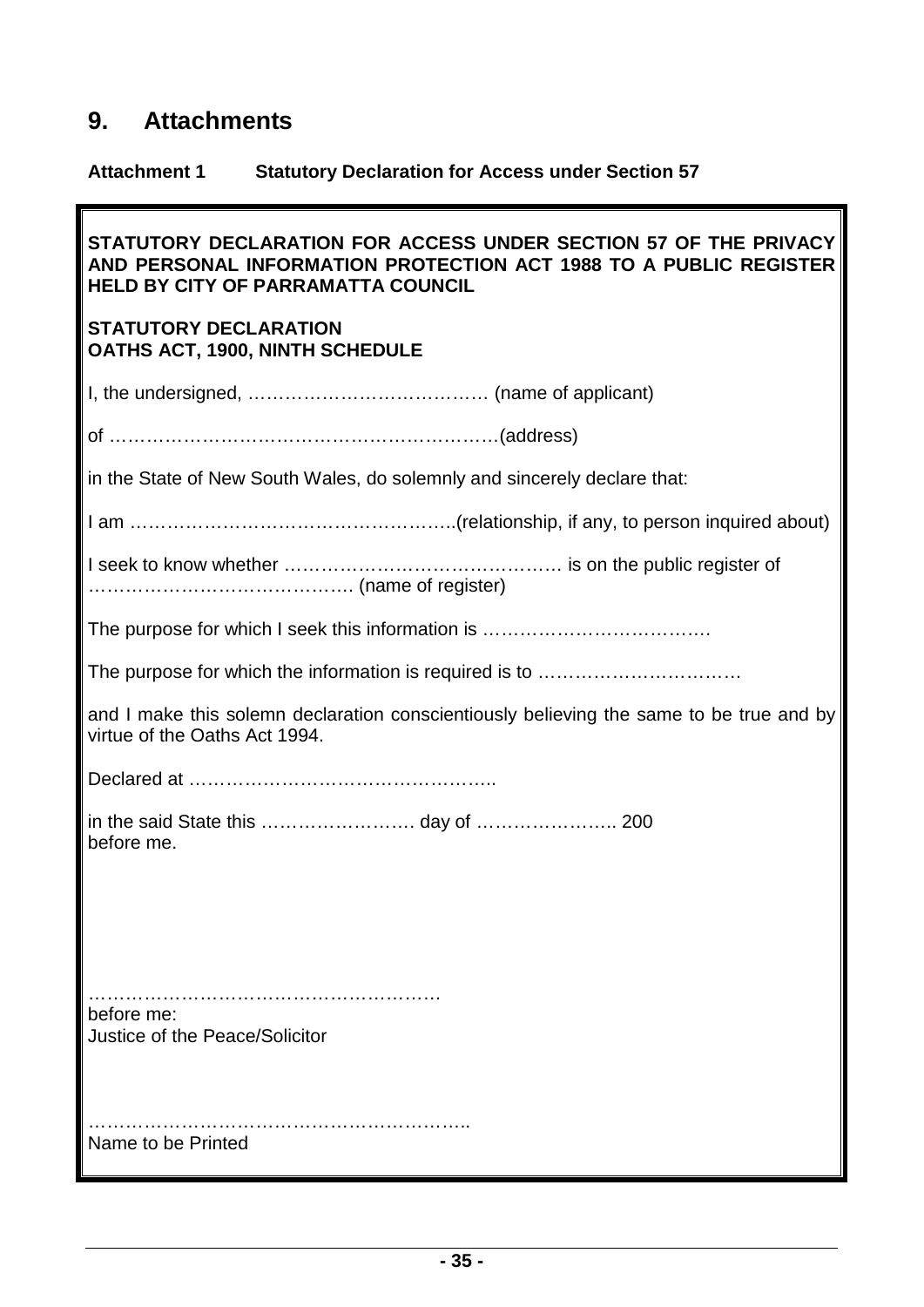#### **Attachment 2 Privacy Notification Form – Post Collection**

#### **PRIVACY NOTIFICATION FORM SECTION 10 - POST COLLECTION**





Name Surname Address SUBURB NSW 2000 \* addressed to the person from whom information has been collected.

The personal information that Council has collected from you is personal information for the purposes of the Privacy and Personal Information Protection Act 1998.

The intended recipients of the personal information are:

- **Officers within the Council**
- Data service providers engaged by the Council from time to time
- any other agent of the Council; and
- (any other)

The supply of the information by you is/is not voluntary. If you cannot provide or do not wish to provide the information sought, the Council may be unable to process your application. Once collected by Council, the information can be accessed by you and may also be available to 3rd parties in accordance with Council's Access to Information Policy.

Council has collected this personal information from you in order to ……………………….

You may make application for access or amendment to information held by Council. You may also make a request that Council suppress your personal information from a public register. Council will consider any such application in accordance with the Privacy and Personal Information Protection Act.

Council is to be regarded as the agency that holds the information.

Enquiries concerning this matter can be addressed to the Privacy Contact Officer, Governance Coordinator on 9806 5313.

Dated: ……………………………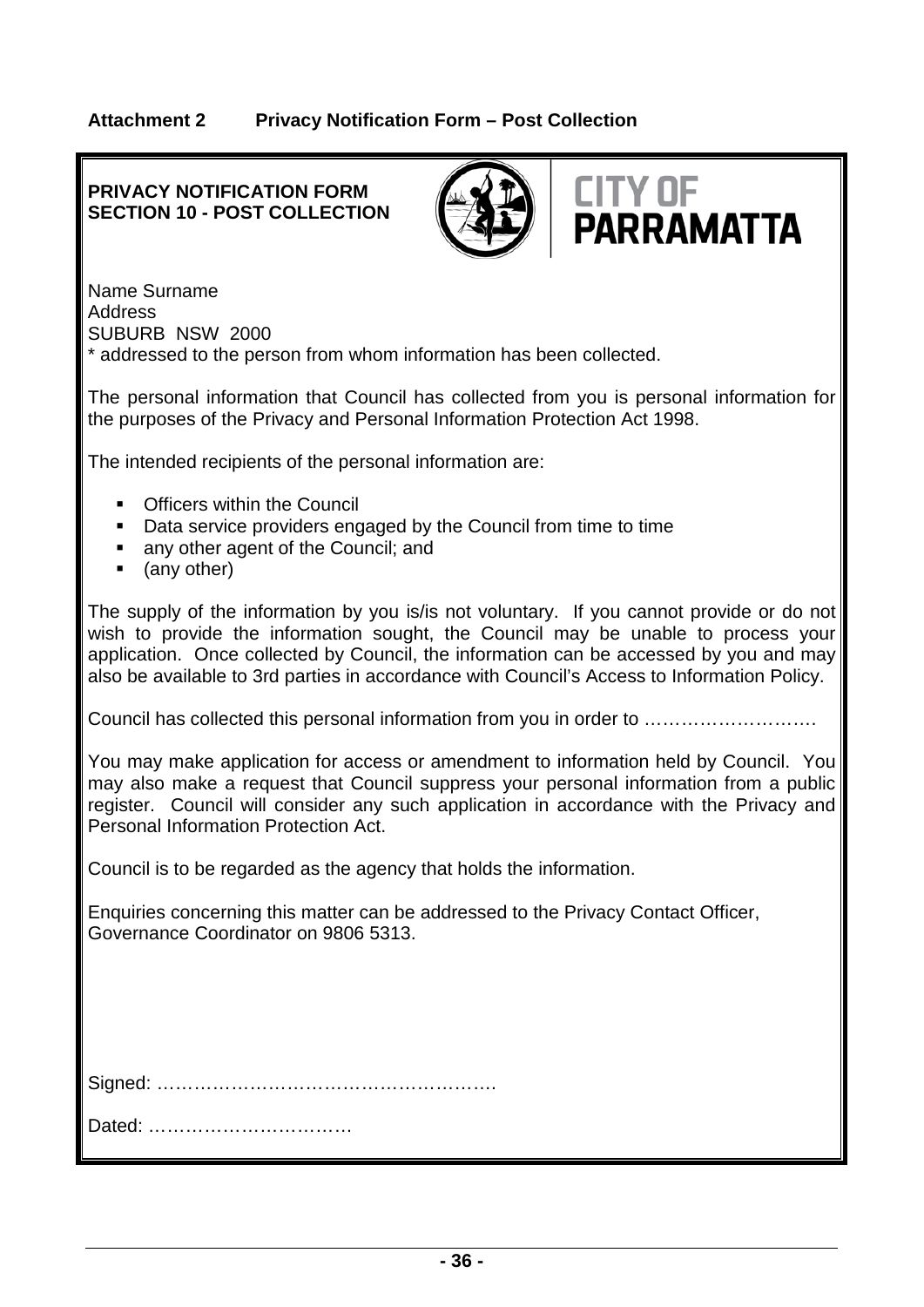#### **PRIVACY NOTIFICATION FORM SECTION 10 – PRE COLLECTION**





Name Surname Address SUBURB NSW 2000

\* addressed to the person from whom information is about to be collected or has been collected.

The personal information that Council is collecting from you is personal information for the purposes of the Privacy and Personal Information Protection Act 1998.

The intended recipients of the personal information are:

- **Officers within the Council**
- Data service providers engaged by the Council from time to time
- any other agent of the Council; and
- (any other)

The supply of the information by you is/is not voluntary. If you cannot provide or do not wish to provide the information sought, the Council may be unable to process your application. Once collected by Council, the information can be accessed by you and may also be available to 3rd parties in accordance with Council's Access to Information Policy.

Council has collected this personal information from you in order to ……………………….

You may make application for access or amendment to information held by Council. You may also make a request that Council suppress your personal information from a public register. Council will consider any such application in accordance with the Privacy and Personal Information Protection Act.

Council is to be regarded as the agency that holds the information.

Enquiries concerning this matter can be addressed to the Privacy Contact Officer on 9806 5313

Dated: ……………………………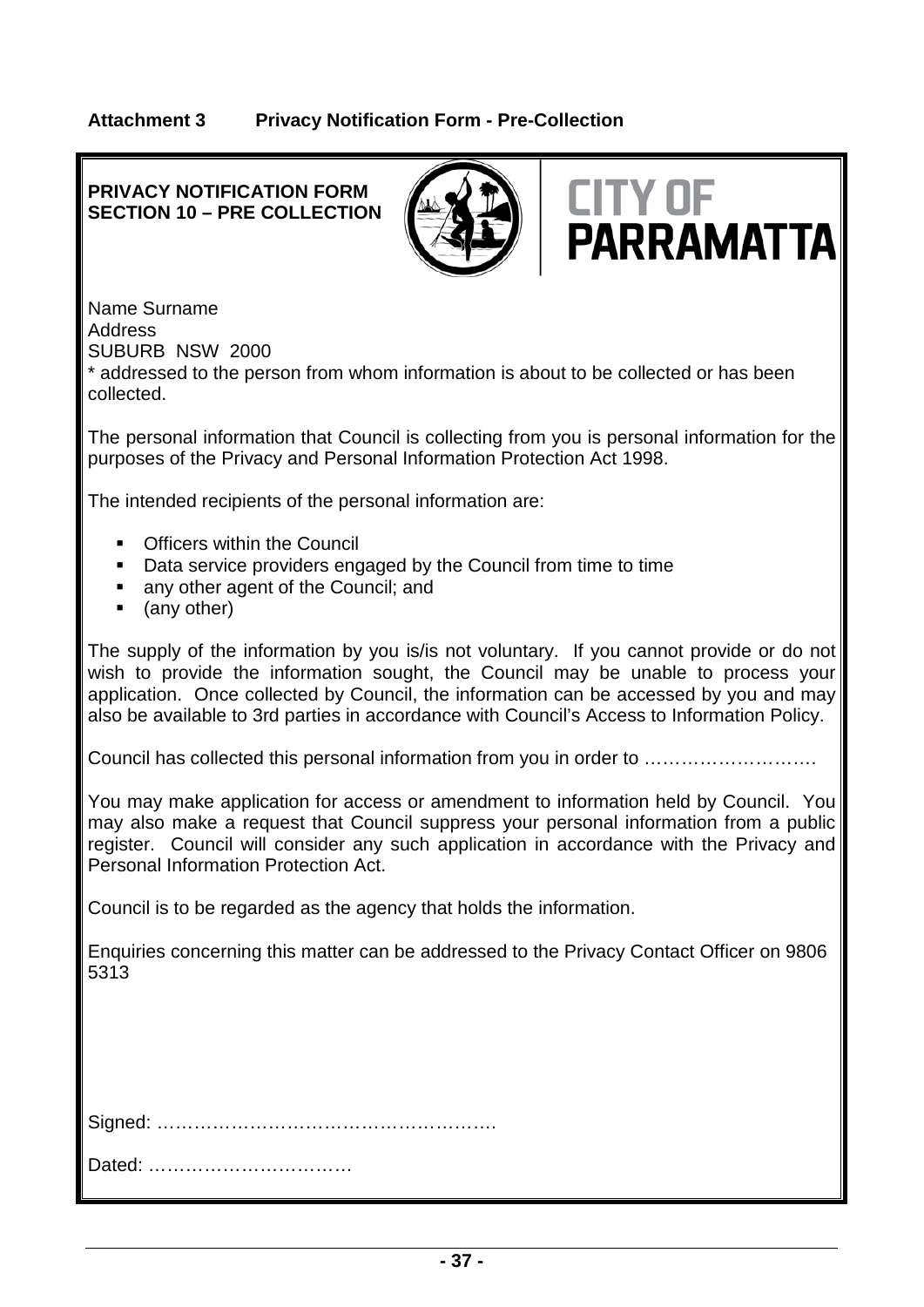#### **Attachment 4 Statutory Declaration for Determination under Section 13**

| APPLICATION UNDER SECTION 13 OF THE PRIVACY AND PERSONAL<br>INFORMATION PROTECTION ACT 1988 TO DETERMINE WHETHER COUNCIL<br><b>HOLDS PERSONAL INFORMATION ABOUT A PERSON</b>    |
|---------------------------------------------------------------------------------------------------------------------------------------------------------------------------------|
| PERSONAL INFORMATION HELD BY THE COUNCIL                                                                                                                                        |
| Ωf<br>Executive Officer of City of Parramatta Council to provide the following:                                                                                                 |
| Does the Council hold personal information about me? YES/NO                                                                                                                     |
| If so, what is the nature of that information?                                                                                                                                  |
|                                                                                                                                                                                 |
|                                                                                                                                                                                 |
| What is the main purpose for holding the information?                                                                                                                           |
|                                                                                                                                                                                 |
| Am I entitled to access the information? YES/NO                                                                                                                                 |
| My address for response to this application is:                                                                                                                                 |
|                                                                                                                                                                                 |
|                                                                                                                                                                                 |
| Note to Applicants                                                                                                                                                              |
| Should you provide your address or any other contact details the Council will not record<br>those details for any other purpose other than to respond to your application.      |
| As an applicant, you have a right of access to personal information concerning yourself<br>that is held by the Council under Section 14 of the Privacy and Personal Information |

The Council may refuse to process this application in part or in whole if:

Protection Act. There is a separate application form to gain access.

- ♦ there is an exemption to Section 13 of the Act; or
- ♦ a Code may restrict the operation of Section 14.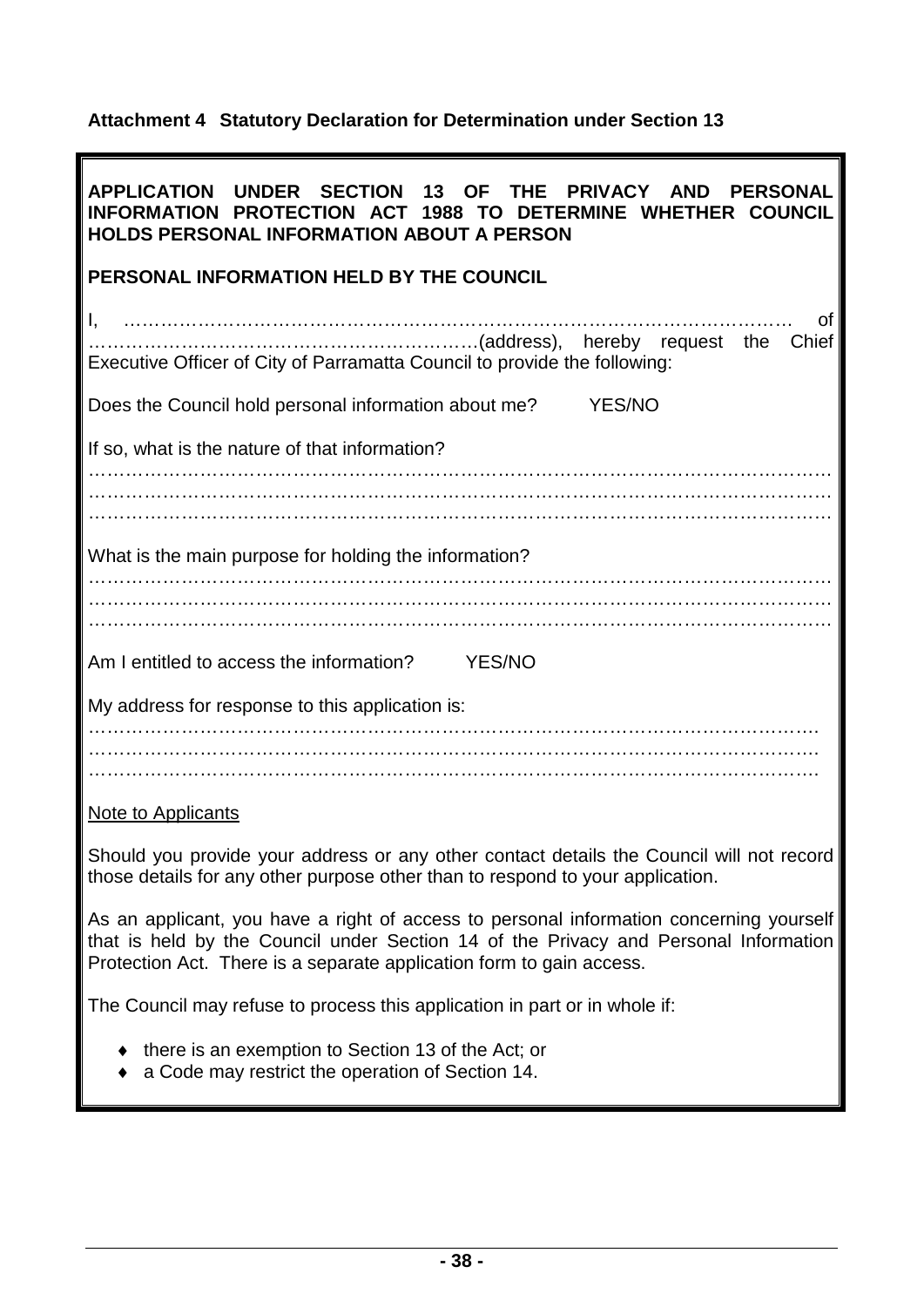# **Attachment 5 Statutory Declaration for Access under Section 14**

**I** 

| APPLICATION UNDER SECTION<br>14 OF THE PRIVACY AND<br><b>PERSONAL</b><br><b>INFORMATION PROTECTION ACT 1988 FOR ACCESS TO APPLICANT'S PERSONAL</b><br><b>INFORMATION</b>              |
|---------------------------------------------------------------------------------------------------------------------------------------------------------------------------------------|
| PERSONAL INFORMATION HELD BY THE Council                                                                                                                                              |
| Ι,<br>Ωt<br>Executive Officer of City of Parramatta Council to provide me with:                                                                                                       |
| (a) access to all personal information held concerning myself; or                                                                                                                     |
| Note to Applicants                                                                                                                                                                    |
| As an applicant, you have a right of access to personal information held by City of<br>Parramatta Council under Section 14 of the Privacy and Personal Information Protection<br>Act. |
| You are entitled to have access without excessive delay or cost.                                                                                                                      |
| The Council may refuse to process this application in part or in whole if:                                                                                                            |
| the correct amount of fees has not been paid<br>п<br>there is an exemption to Section 14 of the Act<br>$\blacksquare$<br>a Code of Practice may restrict disclosure<br>$\blacksquare$ |
| Enquiries concerning this application should be made to:                                                                                                                              |
| <b>City of Parramatta Council</b><br><b>ATTENTION: Privacy Officer</b><br>PO Box 32<br>PARRAMATTA NSW 2124                                                                            |
| Phone: 02 9806 5313                                                                                                                                                                   |
| Email:<br>council@cityofparramatta.nsw.gov.au                                                                                                                                         |